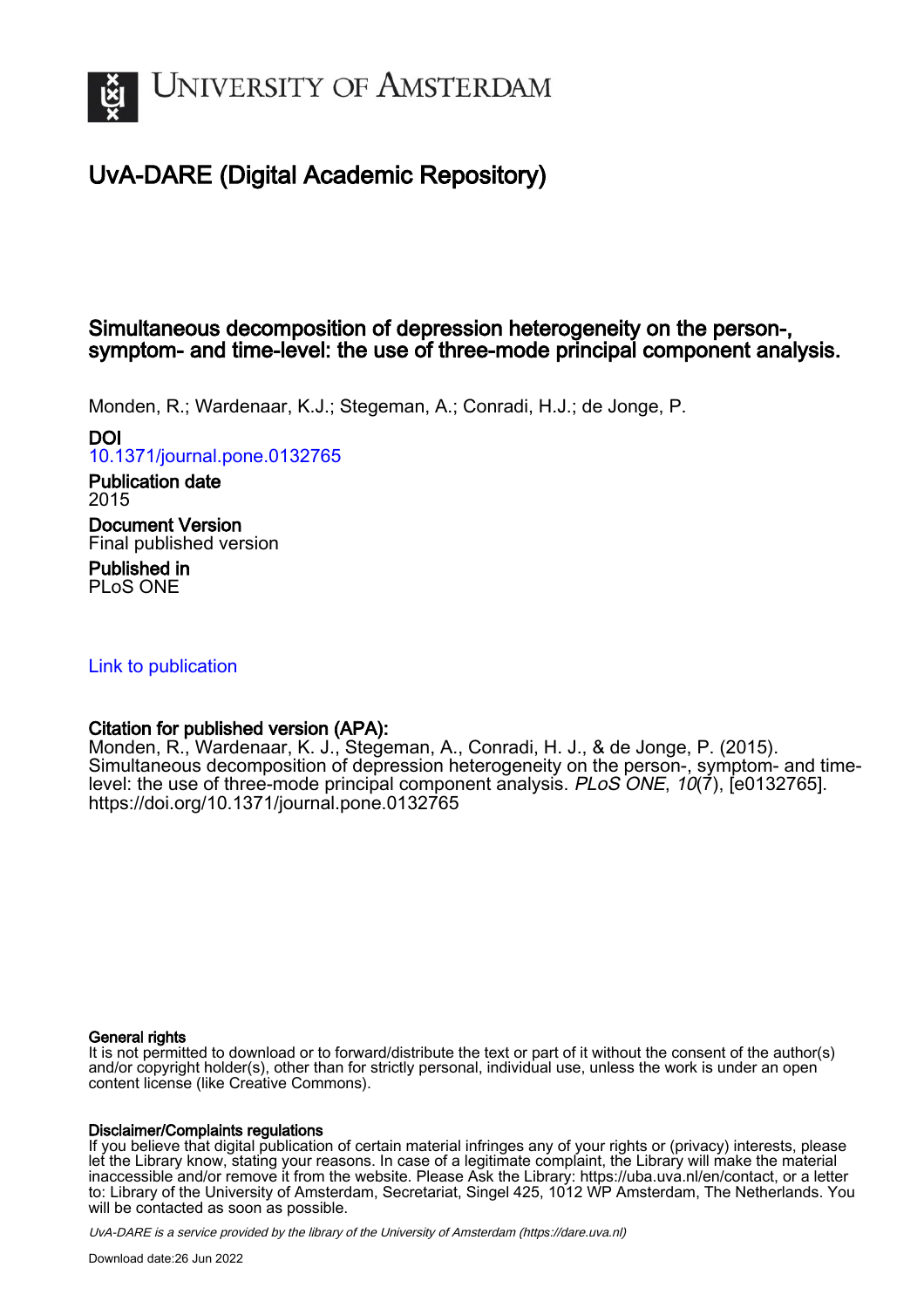

## **G** OPEN ACCESS

Citation: Monden R, Wardenaar KJ, Stegeman A, Conradi HJ, de Jonge P (2015) Simultaneous Decomposition of Depression Heterogeneity on the Person-, Symptom- and Time-Level: The Use of Three-Mode Principal Component Analysis. PLoS ONE 10(7): e0132765. doi:10.1371/journal. pone.0132765

Editor: Daoqiang Zhang, Nanjing University of Aeronautic and Astronautics, CHINA

Received: November 5, 2014

Accepted: June 18, 2015

Published: July 15, 2015

Copyright: © 2015 Monden et al. This is an open access article distributed under the terms of the [Creative Commons Attribution License,](http://creativecommons.org/licenses/by/4.0/) which permits unrestricted use, distribution, and reproduction in any medium, provided the original author and source are credited.

Data Availability Statement: All relevant data are within the paper and its Supporting Information files.

Funding: The current study was supported by a VICI grant (no: 91812607) received by Peter de Jonge from the Netherlands Organization for Scientific Research (NWO-ZonMW). The trial from which the data were sourced was supported by grants from NWO, Medical Sciences Program and Chronic Diseases Program, Research Foundations of Health Insurance Company 'Het Groene Land', Regional Health Insurance Company (RZG), National Fund

RESEARCH ARTICLE

# Simultaneous Decomposition of Depression Heterogeneity on the Person-, Symptom- and Time-Level: The Use of Three-Mode Principal Component Analysis

Rei Monden<sup>1</sup>\*, Klaas J. Wardenaar<sup>1¤a</sup>, Alwin Stegeman<sup>2¤b</sup>, Henk Jan Conradi<sup>3</sup>, Peter de Jonge<sup>1</sup>

1 Department of Psychiatry, Interdisciplinary Center Psychopathology and Emotion regulation (ICPE), University Medical Center Groningen, University of Groningen, Groningen, The Netherlands, 2 Department of Psychometrics and Statistics, Heijmans Institute for Psychological Research, University of Groningen, Groningen, The Netherlands, 3 Department of Clinical Psychology, University of Amsterdam, Amsterdam, The Netherlands

¤a Current address: Department of Psychiatry, University Medical Center Groningen, Groningen, the **Netherlands** 

¤b Current address: Department of Psychometrics and Statistics, University of Groningen, Groningen, the **Netherlands** 

\* r.tendeiro-monden@umcg.nl

## Abstract

Although heterogeneity of depression hinders research and clinical practice, attempts to reduce it with latent variable models have yielded inconsistent results, probably because these techniques cannot account for all interacting sources of heterogeneity at the same time. Therefore, to simultaneously decompose depression heterogeneity on the person-, symptom and time-level, three-mode Principal Component Analysis (3MPCA) was applied to data of 219 Major Depression patients, who provided Beck Depression Inventory assessments every three months for two years. The resulting person-level components were correlated with external baseline clinical and demographic variables. The 3MPCA extracted two symptom-level components ('cognitive', 'somatic-affective'), two time-level components ('improving', 'persisting') and three person-level components, characterized by different interaction-patterns between the symptom- and time-components ('severe non-persisting', 'somatic depression' and 'cognitive depression'). This model explained 28% of the total variance and 65% when also incorporating the general trend in the data). Correlations with external variables illustrated the content differentiation between the person-components. Severe non-persisting depression was positively correlated with psychopathology (r=0.60) and negatively with quality of life (r=-0.50). Somatic depression was negatively correlated with physical functioning (r=-0.45). Cognitive depression was positively correlated with neuroticism (r=0.38) and negatively with self-esteem (r=-0.47). In conclusion, 3MPCA decomposes depression into homogeneous entities, while accounting for the interactions between different sources of heterogeneity, which shows the utility of the technique to investigate the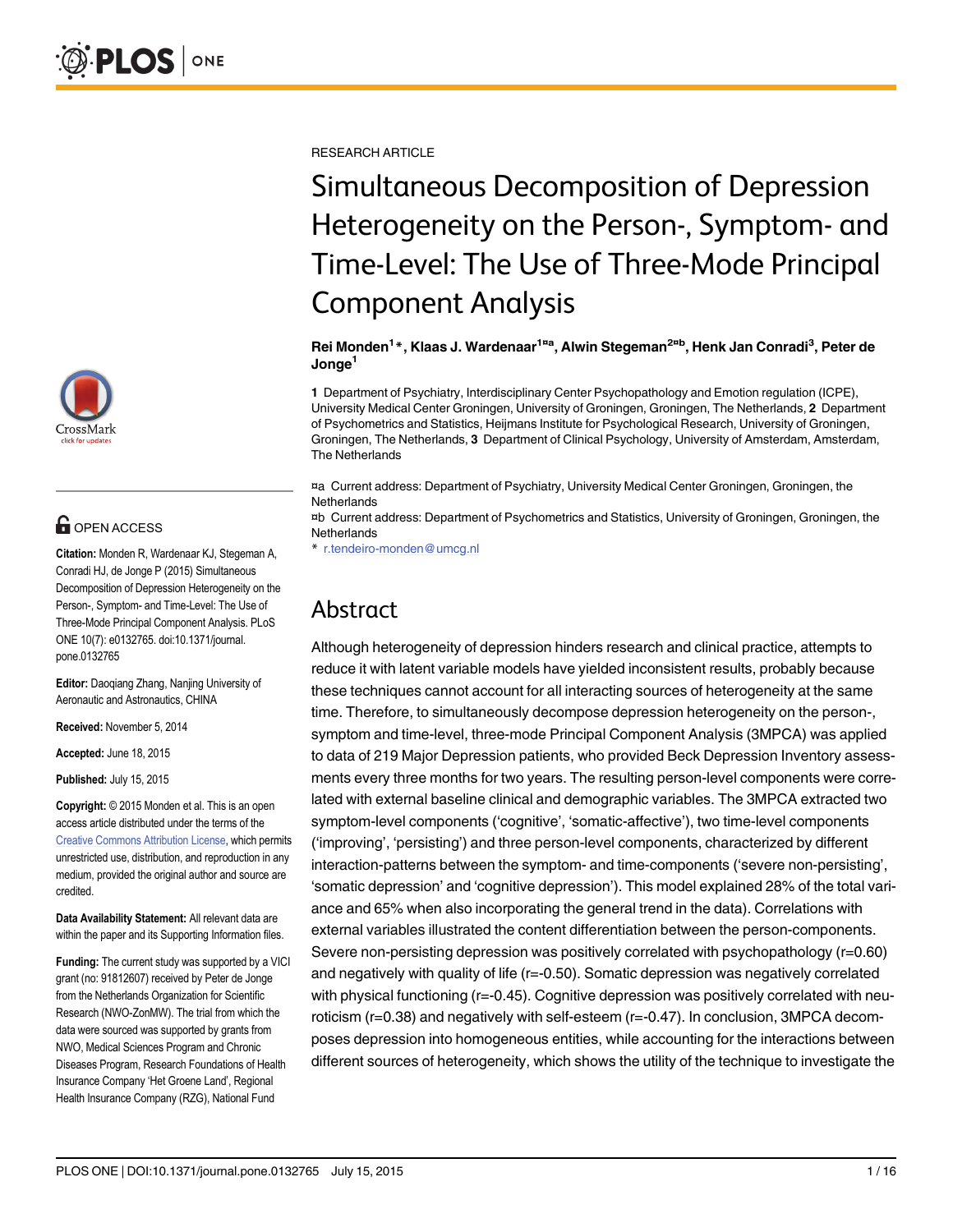<span id="page-2-0"></span>

Mental Health (NFGV), and the University Medical Center Groningen. The research of Alwin Stegeman is supported by the Dutch Organisation for Scientific Research (NWO), VIDI grant 452-08-001.

Competing Interests: The authors have declared that no competing interests exist.

underlying structure of complex psychopathology data and could help future development of better empirical depression subtypes.

## Introduction

The heterogeneity of Major Depressive Disorder (MDD) is one of the great challenges in psychiatry  $[1]$  $[1]$ . Patients with MDD vary in terms of severity, age of onset, duration of their disorder, recurrence and symptom profiles [[2](#page-13-0),[3](#page-14-0)]. Unfortunately, the identification of replicable, more homogeneous diagnostic entities has proven to be difficult  $[4-7]$  $[4-7]$  $[4-7]$  $[4-7]$ .

Two main approaches have been taken to identify more homogeneous entities of depression, using either 'clinical categories' or 'data driven' approaches. The former approach uses a priori combinations of symptoms, course trajectories (e.g. chronic, recurrent) and/or severity, which are anchored in clinical theories or experience, to differentiate between patients [\[7](#page-14-0)]. This approach may increase reliability and improve communication between practitioners, but studies of a priori depression subtypes have yielded inconsistent results with respect to their clinical characteristics, etiology and correlations with external factors [\[7,8](#page-14-0)]. Data-driven approaches have also been widely used, both on the person level (e.g. subtypes) and on the symptom level (e.g. symptom dimensions). For instance, to investigate heterogeneity on the person level Latent Class Analysis (LCA) has been used to identify more homogeneous groups of depression patients. Such studies have shown that subgroups with different symptom-patterns and external correlates can be identified (e.g. 'severe melancholic', 'severe atypical' and 'moderate severe'[\[9,10\]](#page-14-0)), although LCA results have been quite inconsistent across different studies. To investigate heterogeneity on the symptom level, Principal Component Analysis (PCA) and Factor Analysis (FA) have been used to identify more homogeneous subdomains (dimensions) underlying depression symptomatology  $[11-17]$  $[11-17]$  $[11-17]$  $[11-17]$  $[11-17]$ . Some of these studies have looked at the structure of the nine MDD criterion symptoms. A recent review showed that these FA/PCA studies found strongly varying results, ranging from 2- to 7-factor models. A majority of these models showed that 'depressed mood', 'loss of interest', 'energy loss' and 'psychomotor retardation' loaded on a common factor that explained most variance. However, the loadings of other criterion symptoms were found to load less consistently across studies [\[17\]](#page-14-0). Other studies have looked at the underlying structure of depression questionnaires that usually cover more than just the nine criterion-symptoms of MDD, and showed that these can be decomposed into more specific sub-dimensions. For instance, a review that summarized 91 FA/PCA studies showed that the items of a range of widely used depression self-report questionnaires can be decomposed into different factors, with the most consistent factor distinction being found between somatic symptoms of depression (e.g. 'energy loss', 'sleeping problems') and symptoms of depressive mood (e.g. 'feeling sad') and/or cognitions ('feeling guilty', 'feeling worthless') [\[13\]](#page-14-0). All of the abovementioned work suggests that depression can be decomposed into more specific entities on both the person- and symptom-level. However, the results have been inconsistent, in part due to the diversity in study designs, samples, analytical methods and input-variables [[17](#page-14-0)].

To date, data-driven approaches of depression heterogeneity have only taken into account one or two sources of heterogeneity at the same time. At a maximum, these approaches considered two *modes* of the data, the person- and symptom-modes. For example, LCA yields person-classes, while assuming no heterogeneity over time. On the other hand, FA subdivides a set of symptoms into more homogeneous factors, but rests on the assumption that there is no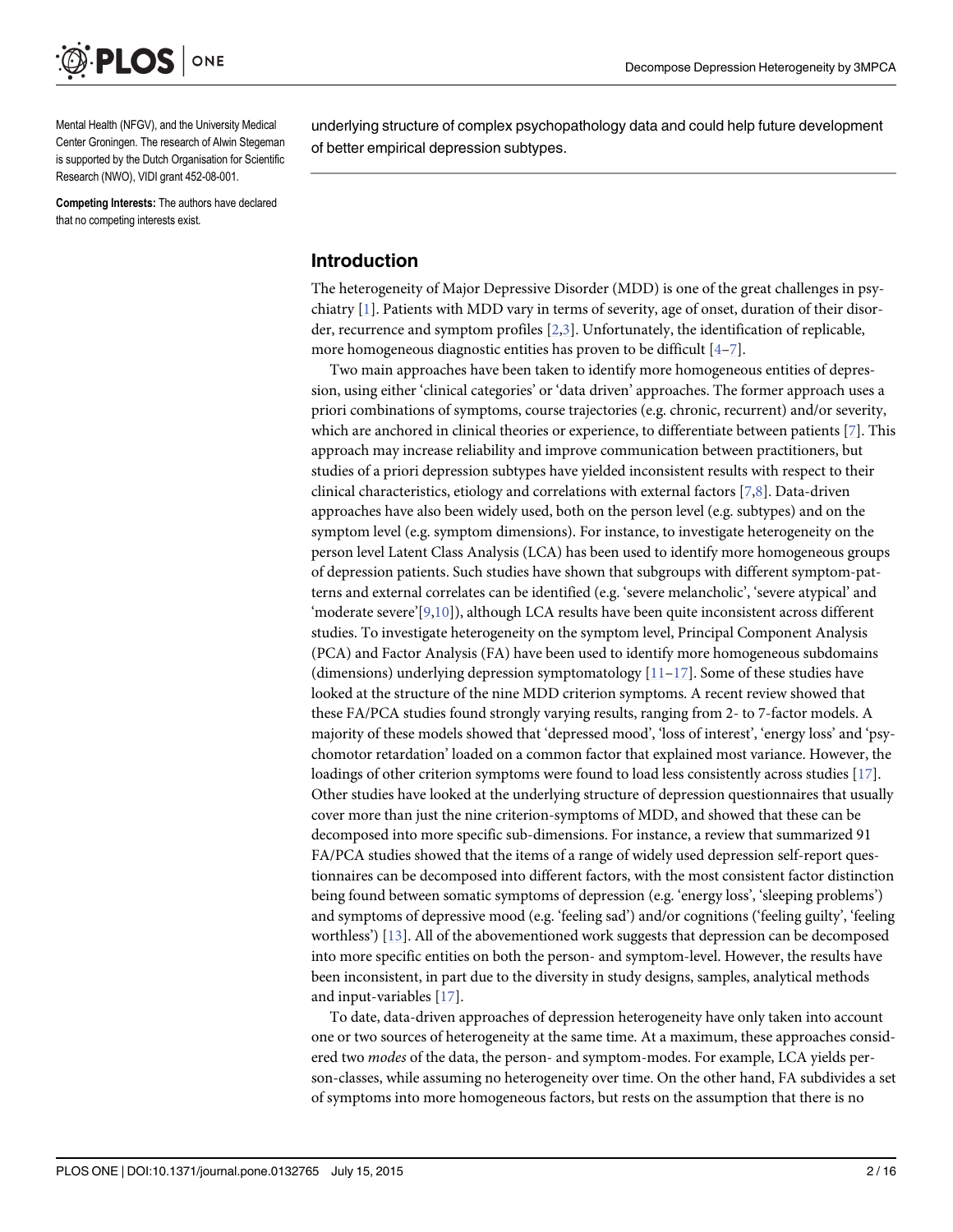<span id="page-3-0"></span>latent population heterogeneity [\[18\]](#page-14-0). Work to integrate the two approaches (LCA and FA) has, for example, resulted in factor mixture models that assume different factor model parameters across latent classes [\[18\]](#page-14-0). However, even when integrated, neither person- nor symptom-based latent variable solutions incorporate the temporal structure of depression, while temporal course in fact is considered an important clinical discriminator (e.g. remission vs. chronicity) [\[19](#page-14-0)]. It is possible to define person-groups based on latent patterns of change over time by using latent class growth analysis (LCGA), Growth Mixture Modeling (GMM)[\[20\]](#page-14-0) and latent transition analysis  $(LTA)[21]$  $(LTA)[21]$ . However, these techniques require *a priori* input on the latent structure of the symptom domain(s) upon which change is modeled  $[22]$  $[22]$ . In addition, when using all abovementioned techniques, empirical interactions between different sources of heterogeneity remain undetected as symptom-, person- and time-mode heterogeneity are modeled separately.

Incorporating person-, symptom- and time-mode data in a single analysis is possible if the data can be arranged in a three-way array or 'data cube' [[23](#page-14-0)]. Such data pertain to measurements of various symptoms (symptom-mode) in a number of persons (person-mode) at various time points (time-mode). To decrease heterogeneity, multimode techniques, such as Three-mode Principal Component Analysis (3MPCA)[\[24,25\]](#page-14-0), also referred to as Tucker 3 analysis  $[26]$  $[26]$  $[26]$ , Three-mode factor analysis  $[27,28]$  $[27,28]$  $[27,28]$  or Three-way Component Analysis  $[29]$  $[29]$  can be applied. 3MPCA can be used to summarize person-, symptom- and time point heterogeneity with a parsimonious number of components for each of the three modes and allows for the investigation of interactions between each mode's components  $[26,30,31]$  $[26,30,31]$  $[26,30,31]$ . 3MPCA is a multiway version of regular PCA, which is a more commonly known technique used to summarize multiple variable scores with a smaller number of components. PCA has been used before to explore the heterogeneity of depression symptomatology and its results have often been treated as FA results [[13\]](#page-14-0). However, PCA and FA are different techniques. FA describes the common variance of observed variables with one or more latent factors. PCA is aimed to summarize/ decompose scores on multiple variables by using scores on a smaller number of components and can be seen as a data-reduction technique. 3MPCA follows the latter approach and was used in the current study to allow for the decomposition of depression heterogeneity on the symptom- person- and time-level. A comprehensive technical description of 3MPCA is provided by Kroonenberg [\[31\]](#page-15-0).

The aim of the current study was to use 3MPCA to capture the heterogeneity of depression in a single model and to interpret the results in depth by looking at the correlations of the person-components with external variables. To this end, 3MPCA was applied to a longitudinal dataset, consisting of MDD patients ( $n = 219$ ) who were administered the Beck Depression Inventory (BDI) [\[32](#page-15-0)] at 3-month intervals over the course of two years (nine times, including the baseline measurement).

## Methods

## Participants and procedures

The data used for this study came from a randomized-controlled trial (RCT) in primary care MDD patients. The inclusion-strategy and data-collection procedure have been described in detail elsewhere [\[33\]](#page-15-0) and are summarized below. Although the sample came from an RCT, it was treated as a whole since previous work  $[34]$  suggested that there was no difference between treatment conditions in terms of depression course.

Three-hundred-ninety-seven participants were referred by 49 GP-practices in the North of the Netherlands. Inclusion criteria for the study were: having a history of depression, no presence of a life-threatening somatic disease and no current psychotherapy. Exclusion criteria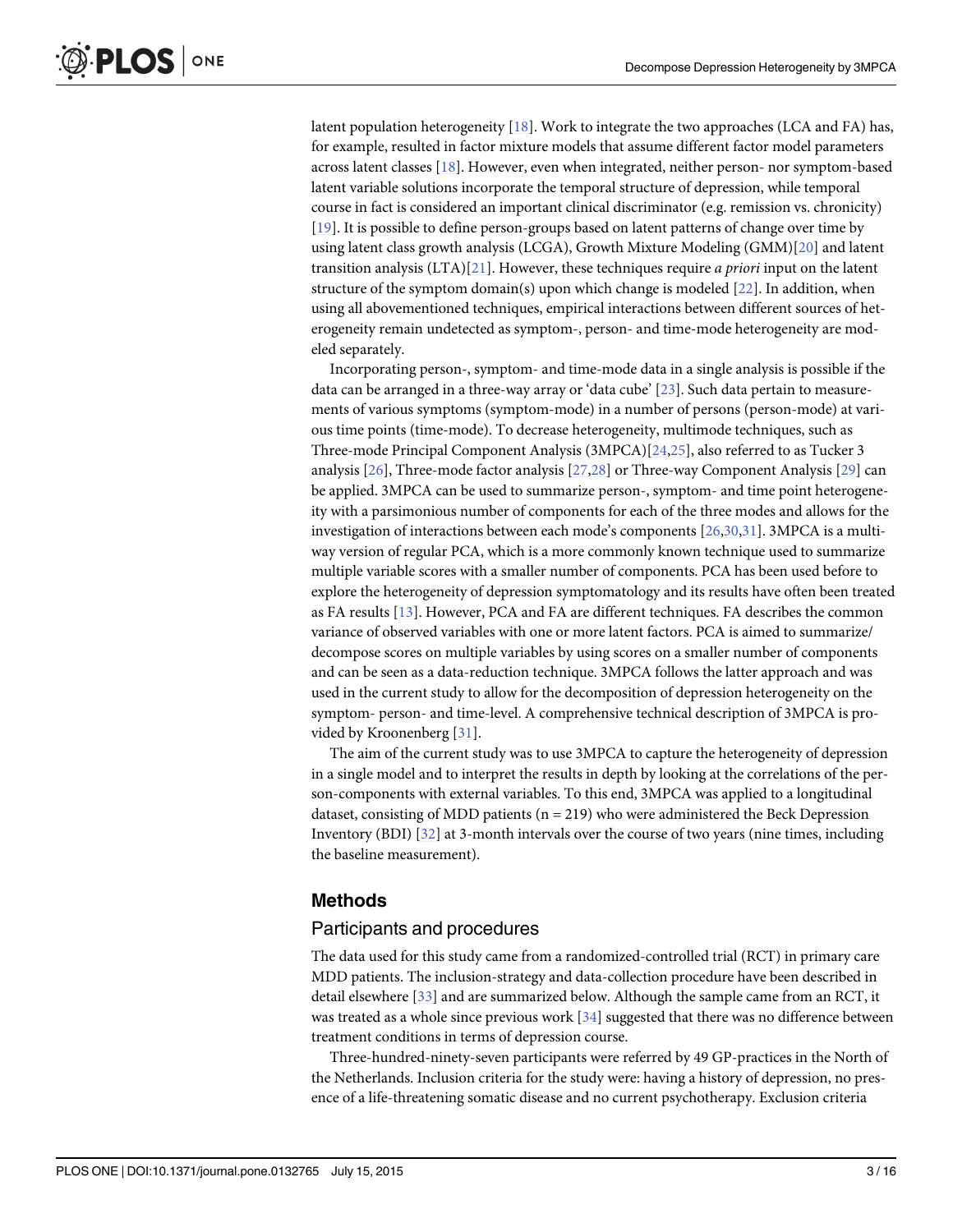<span id="page-4-0"></span>were: pregnancy, the presence of dementia, a bipolar disorder, a psychotic disorder and/or a primary diagnosis of alcohol or drug dependence. The referred patients were interviewed with the Composite International Diagnostic Interview (CIDI) [[35](#page-15-0),[36](#page-15-0)] to confirm the presence of a major depressive episode and absence of other psychopathology. Out of the 397 patients, 52 met exclusion criteria and 78 refused to participate in the study resulting in a sample of 267 patients (67.3%). The study protocol was approved by the medical ethical committee of the University Medical Center Groningen. All participants signed informed consent.

## Measures

The BDI was administered at baseline and at each 3-monthly follow-up during the two year study period. The following baseline demographic characteristics were documented: age, gender, income, education level and working status. Also, several questionnaires were administered at baseline: the Medical Outcomes Study 36-item Short Form (SF-36) [[37\]](#page-15-0), the Symptoms Checklist-90 (SCL-90) [\[38\]](#page-15-0), the Neuroticism-Extraversion-Openness-Five-Factor Inventory (NEO-FFI) [[39](#page-15-0)], the Mastery Scale [[40](#page-15-0)], and the Rosenberg Self-Esteem Scale [[41](#page-15-0)].

## Statistical Analyses

Overview. The statistical analyses to identify the best 3MPCA model consisted of nine steps. (1) The sample was selected based on the extent of missing data. (2) Multiple imputation was used to impute missing BDI responses. (3) A three-way ANOVA was conducted with the imputed data. (4) The data were preprocessed. (5) the number of 3MPCA model components (model complexity) was selected. (6) The 3MPCA model was fit to each of the imputed datasets. (7) The obtained components were rotated using Generalized Procrustes rotation. (8) The explained variance of the 3MPCA model was computed. (9) The components and their interactions were interpreted.

(1) Sample selection. Patients who provided data on at least 5 out of 9 measurement time points were included in the analysis. Eventually, 219 (82%) out of 267 patients were included in the current analysis. Details about the inclusion procedure can be found in the [S1 Appendix](#page-13-0).

(2) Multiple imputation. Missing values occurred in 7.8% of BDI scores and were imputed 20 times using the Amelia II  $[42]$  $[42]$  $[42]$  R-package running in RStudio (R version 3.0.0). Demographics collected at baseline and scores on the abovementioned questionnaires and BDI scores collected from the baseline up to three-year follow-up were included in the imputation model. Details of the imputation procedure are presented in the [S2 Appendix.](#page-13-0)

(3) Three-way ANOVA. The percentages of explained variance by the main effects (persons, symptom-responses, and time-points) and by all pairwise interactions were estimated from a fixed-effects three-way analysis of variance (ANOVA). This analysis was conducted in each of the 20 imputed datasets after subtraction of the grand mean [\[26\]](#page-14-0) to confirm whether the dataset contained a non-negligible three-way interaction between the person-, symptomand time-mode.

(4) Data preprocessing. Before 3MPCA was applied to each of the imputed datasets, each imputed dataset was preprocessed. In the current analysis, each of the imputed datasets was first centered across the person-mode and then normalized within symptom mode. A detailed description of the data preprocessing procedure is given in the [S3 Appendix](#page-13-0).

By centering across person-mode, the average scores on all symptoms at all times are removed from the data, so that the 3MPCA results apply to the deviations from the average scores, or more formally, to the variations that occur around the mean trend in the dataset. This ensures that the 3MPCA models qualitative heterogeneity (e.g. trajectory differences),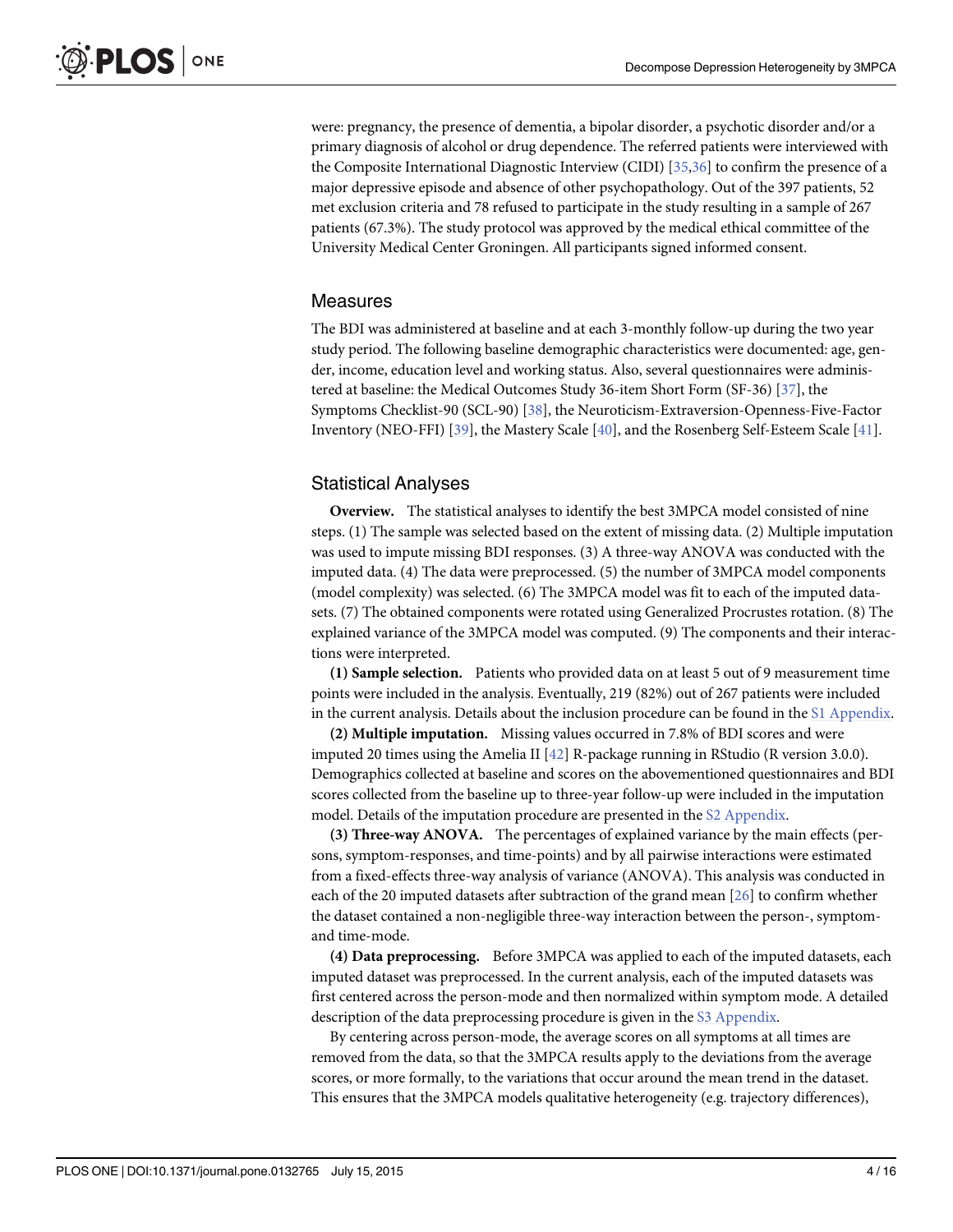<span id="page-5-0"></span>rather than merely quantitative heterogeneity (e.g. severity differences). Some examples of this 'average person's response' are shown in [Fig 1A](#page-6-0).

By normalizing within symptom-mode, all BDI items were treated as equally important in the model. This is important because when variables have considerably differing variances, the one with the largest variance will influence the 3MPCA solution more than the ones with smaller variances  $[26,31]$  $[26,31]$  $[26,31]$  $[26,31]$  $[26,31]$ . This undesirable effect was avoided by the applied normalization.

(5) Selection of 3MPCA model complexity. After the imputed data were preprocessed, 3MPCA was used to extract a solution for the current three-way data with a small number of components for patients (person-mode), BDI symptom-items (symptom-mode), and timepoints (time-mode). To guide the selection of the number of components for each mode, the generalized scree test [[43](#page-15-0),[44](#page-15-0)] was applied. Stability of the solution was tested by comparison of 3MPCA solutions across the 20 imputed datasets and by use of split-half procedures in each dataset.

(6) 3MPCA model fitting. For the selected 3MPCA model complexity, it was desirable to obtain simple component structures for the symptom-mode, time-mode and the 3MPCA core array in order to generate clinically interpretable results on the person-level. This was attained by an orthogonal rotation procedure called Joint Orthomax [[45](#page-15-0)]. Standard weights [\[45\]](#page-15-0) were selected for the current analysis, but no weights were assigned for the person-mode.

(7) Generalized Procrustes rotation. By following abovementioned steps, 20 estimated component structures were generated (a 3MPCA in each imputed dataset). The resulting component estimates were then combined in one person-, symptom- and time-mode and the core array by applying generalized Procrustes rotation [\[31,46,47\]](#page-15-0), which calculates the average of each component and core array.

(8) Computation of explained variance. Two types of fit percentages were calculated for the estimated array obtained from the averaged components and the core array. First, the fit percentage of the estimated array was calculated for each of the 20 imputed datasets. This fit percentage reflected the heterogeneity part of the variance in the data, capturing the variance around the general trend in the data. Second, the overall fit percentage of the estimated array was calculated after incorporating the general trend This fit percentage reflects the 3MPCA model's total explained variance, consisting of the general trend part (rescaled item mean scores for each time point) and the heterogeneity part. These two types of fit percentages can be a measure to judge the ability of the model to explain the variance in the data, rather than as a test of good model-fit. More details on the interpretation of the fit percentage is given in the [S4 Appendix](#page-13-0).

(9) Interpretation of the components. To gain insight in the characteristics of the identified person-mode components, correlations with external measures were calculated. Depending on the distribution of the variables, Spearman or Pearson correlations were calculated. All analyses, except for the multiple imputations were performed with Matlab (MATLAB, 2010). 3MPCA was conducted with Tucker3.m [[29](#page-15-0)].

## **Results**

## Sample descriptives

Of the participants,  $65.8\%$  was female and the mean age was  $43.3$  years (s.d. = 11.1). The mean score on the SCL-90 depression scale was  $42.5$  (s.d.  $= 12.5$ ) and the mean SCL-90 anxiety scale score was 21.8 (s.d.  $= 7.8$ ). The mean baseline BDI score was 19.5 (s.d.  $= 9.1$ ) indicating moderate depression severity [[48](#page-15-0)]. The mean BDI scores decreased considerably at first, stabilizing over time. However, there was considerable variability in the individual BDI-score trajectories (see  $Fig 1B$ ).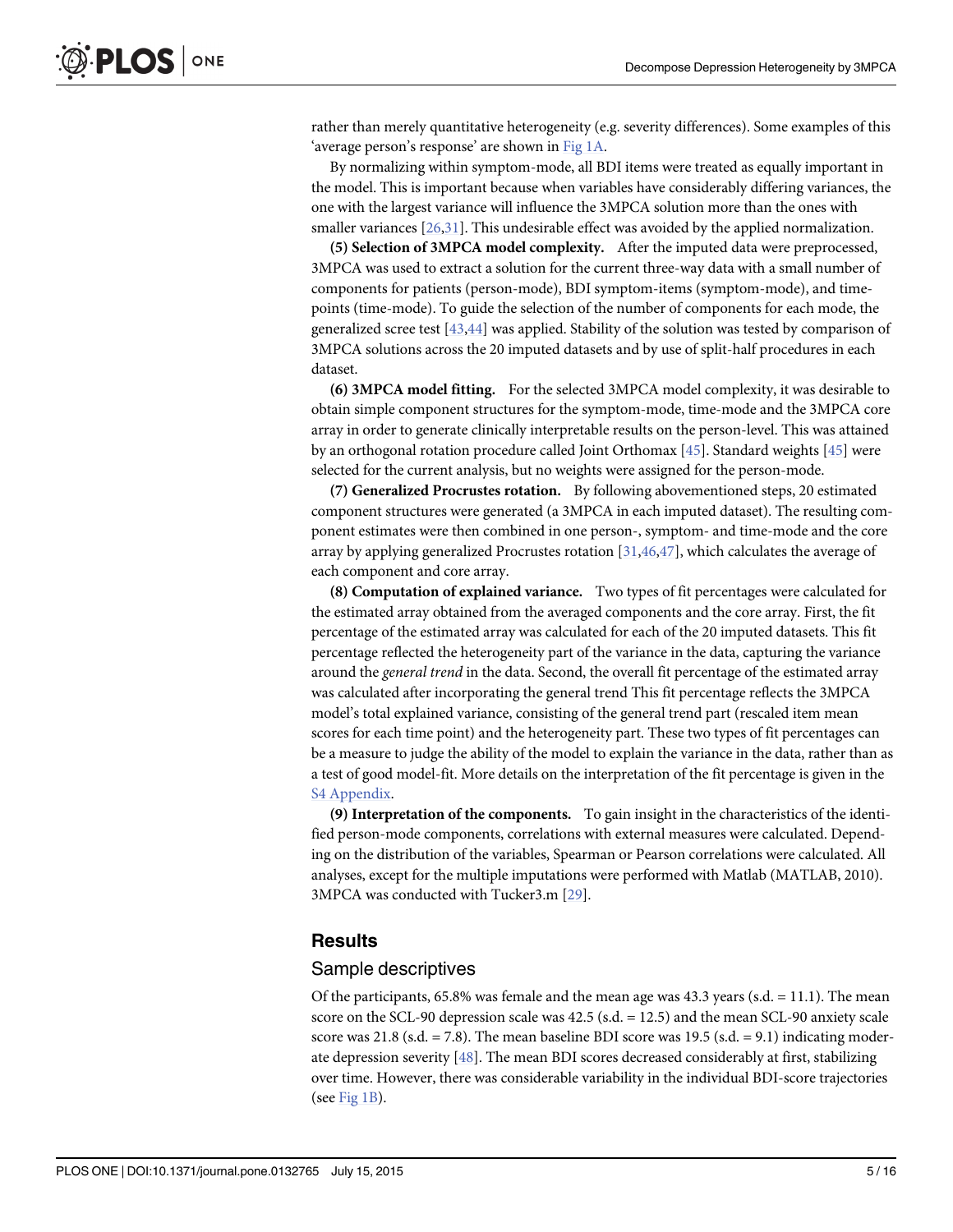#### A. Examples of the mean BDI items score trajectories

ONE

<span id="page-6-0"></span>**PLOS** I

#### **B. Examples of individual BDI trajectories**



[Fig 1. A](#page-5-0). Examples of the mean BDI item score trajectories ('general trend'), B. Examples of five patients' individual BDI trajectories, C. Cognitive symptom-component plot around the general trend and D. Somatic-affective symptom-component plot around the general trend for the three person-mode components. The two vertical lines in panels 3 and 4 indicate the divisions between the two time-components (improving and persisting).

bl

3M

Improving

doi:10.1371/journal.pone.0132765.g001

3M

Improving

6M

bl

9M

12M

 $\mathsf{O}\xspace$ 

## Three-way ANOVA

21M

24M

18M

Persisting

**15M** 

Results of the fixed-effects three-way ANOVA, averaged across the 20 imputed samples, are presented in [Table 1](#page-7-0). The highest percentages of explained variance were seen for the two-way persons-by-symptoms interaction, the main effect of persons and the three-way-interactionplus-error term. The latter effect had the largest contribution indicating the importance of interactions between the person-, symptom- and time-modes and underlining the usefulness of fitting a 3MPCA model that allows for the modeling of such interactions. Small standard deviations for all estimations suggested that the effects were consistent across the imputed datasets.

9M

12M

6M

15M

18M

Persisting

21M

24M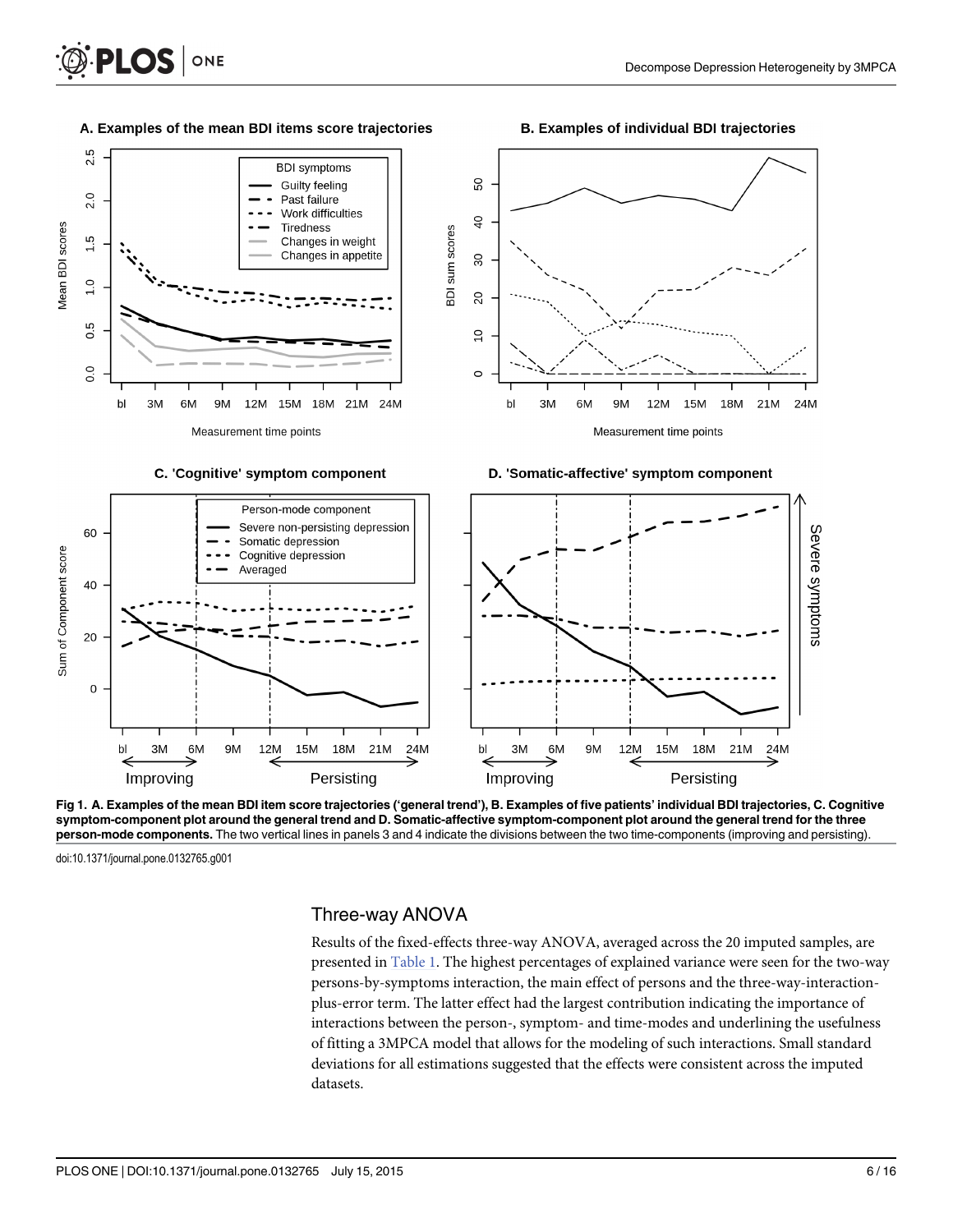<span id="page-7-0"></span>[Table 1.](#page-6-0) Three-way Analysis of Variance after subtraction of the grand mean, with the patient-, symptom- and time-components as fixed factors. Note. SS = Sum of Squares. All effects and standard deviations (s.d.) averaged across 20 imputed datasets.

| <b>Effect</b>                     |       | SS (s.d.) | % of explained<br>variance (s.d.) |        |
|-----------------------------------|-------|-----------|-----------------------------------|--------|
| Persons                           | 4950  | (48.5)    | 20.0                              | (0.17) |
| Symptoms                          | 2296  | (17.7)    | 9.3                               | (0.07) |
| Time                              | 894   | (14.1)    | 3.6                               | (0.06) |
| Persons * Symptoms                | 6056  | (19.2)    | 24.5                              | (0.06) |
| Persons * Time                    | 2273  | (30.4)    | 9.2                               | (0.12) |
| Symptoms * Time                   | 126   | (3.2)     | 0.5                               | (0.01) |
| Persons * Symptoms * Time + error | 8124  | (26.2)    | 32.9                              | (0.11) |
| Total                             | 24920 | (70.4)    | 100                               |        |

doi:10.1371/journal.pone.0132765.t001

## Model complexity: the number of components

The generalized scree test initially suggested that the numbers of components for the person-, symptom- and time-modes should be set to 3, 3 and 2, respectively (3,3,2). However, in this configuration, component scores were not stable across imputed datasets. When component stability was considered as an additional criterion, a slightly different set of component numbers (3,2,2) was most optimal. The fit percentage of this model differed only by 0.50% from that for the (3,3,2) model and the (3,2,2) model showed stable components across imputed datasets. These considerations led to the selection of a model with three person-mode components, two symptom-mode components and two time-mode components.

## The fit percentage of the 3MPCA model

The averaged fit percentage of the 3MPCA solution across the 20 preprocessed imputed datasets was 28% (s.d. = 0.11) and stable, as indicated by the small standard deviation. The stability of each of the actual person-, symptom- and time-mode component structures was inspected by applying a split-half procedure to each imputed dataset separately. These analyses showed high congruence ( $>0.84$ ) between components obtained from two random halves of the data, indicating good component structure stability.

The total fit percentage incorporating both the 3MPCA solution and the general trend was 65% (s.d.  $= 0.12$ ) across the 20 imputed datasets. Again, the small standard deviation suggested that the fit percentage was stable across imputed datasets. However, it should be noted that these 28% and 65% fit percentages have different meanings since the former is the fit percentage when the general trend is removed from the data by preprocessing before fitting the 3MPCA, while the latter represents the fit when the general trend is not eliminated from the data, and thus, also included in the 3MPCA model. Together, these results indicated that a considerable part of the total variation in the data could be explained by a (3,2,2) MPCA model.

## Symptom-mode components

The averaged component scores for the symptom-mode across the 20 imputed datasets are presented in [Table 2](#page-8-0). Items that assessed, for instance, guilty feelings, past failure, self-criticism, self-dislike and body image had high scores on the first symptom-mode component, which was labeled the Cognitive component. Items with high scores on the second component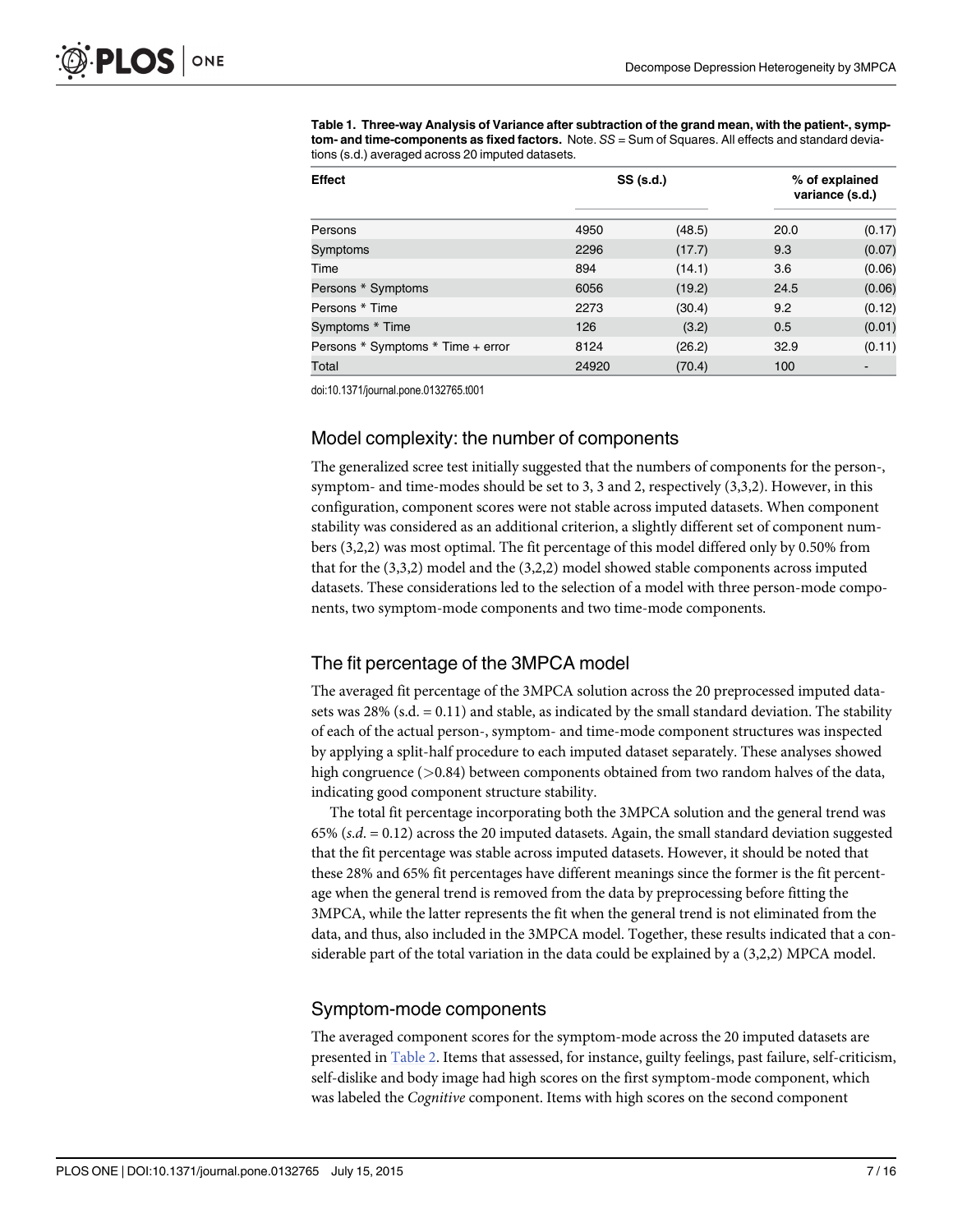| No | <b>Beck Depression Inventory items</b> | Cognitive | <b>Somatic-affective</b> |
|----|----------------------------------------|-----------|--------------------------|
| 5  | <b>Guilty feelings</b>                 | 0.42      | $-0.03$                  |
| 3  | Past failure                           | 0.40      | 0.01                     |
| 8  | Self-criticism                         | 0.40      | $-0.03$                  |
| 7  | Self-dislike                           | 0.37      | 0.02                     |
| 14 | Body image                             | 0.37      | $-0.04$                  |
| 6  | Feeling punished                       | 0.25      | 0.05                     |
| 9  | Suicidal thoughts                      | 0.23      | 0.12                     |
| 1  | <b>Sadness</b>                         | 0.22      | 0.14                     |
| 15 | Work difficulties                      | $-0.08$   | 0.38                     |
| 17 | <b>Tiredness</b>                       | $-0.05$   | 0.36                     |
| 4  | Loss of pleasure                       | $-0.02$   | 0.35                     |
| 13 | Indecisiveness                         | $-0.03$   | 0.35                     |
| 21 | Loss of interest in sex                | $-0.07$   | 0.30                     |
| 12 | Loss of interest                       | $-0.01$   | 0.29                     |
| 11 | Agitation                              | $-0.05$   | 0.28                     |
| 16 | Changes in sleeping                    | 0.01      | 0.24                     |
| 10 | Crying                                 | 0.02      | 0.22                     |
| 2  | Pessimism                              | 0.16      | 0.19                     |
| 18 | Changes in appetite                    | 0.09      | 0.15                     |
| 20 | Somatic preoccupation                  | 0.08      | 0.15                     |
| 19 | Changes in weight                      | 0.09      | 0.05                     |

<span id="page-8-0"></span>[Table 2.](#page-7-0) The symptom-mode component scores averaged across 20 imputed data sets. Standard deviations (s.d.; computed across 20 imputed datasets) were at most 0.01 for all loadings. Component scores  $\geq$ 0.20 are printed in bold font.

doi:10.1371/journal.pone.0132765.t002

covered symptoms such as work difficulties, tiredness, loss of pleasure, indecisiveness and loss of interest in sex. This component was labeled the 'Somatic-affective' component.

## Time-mode components

Table 3 shows the results for the time-mode component. The baseline, 3-month and 6-month follow up time-points scored high on the first time-mode component, which was labeled the Improving time-component. The 12-month to 24-month follow-up time-points scored highest

Table 3. The time-mode component scores averaged across 20 imputed datasets. Standard deviations (computed across 20 imputed datasets) were at most 0.03 across all loadings. The time-mode component  $scores \geq 0.30$  are printed in bold font.

|                 | Improving | Persisting |
|-----------------|-----------|------------|
| <b>Baseline</b> | 0.73      | $-0.03$    |
| 3M              | 0.47      | 0.15       |
| 6M              | 0.35      | 0.21       |
| 9M              | 0.19      | 0.26       |
| 12M             | 0.10      | 0.32       |
| 15M             | $-0.08$   | 0.41       |
| 18M             | $-0.05$   | 0.40       |
| 21M             | $-0.19$   | 0.46       |
| 24M             | $-0.15$   | 0.47       |

doi:10.1371/journal.pone.0132765.t003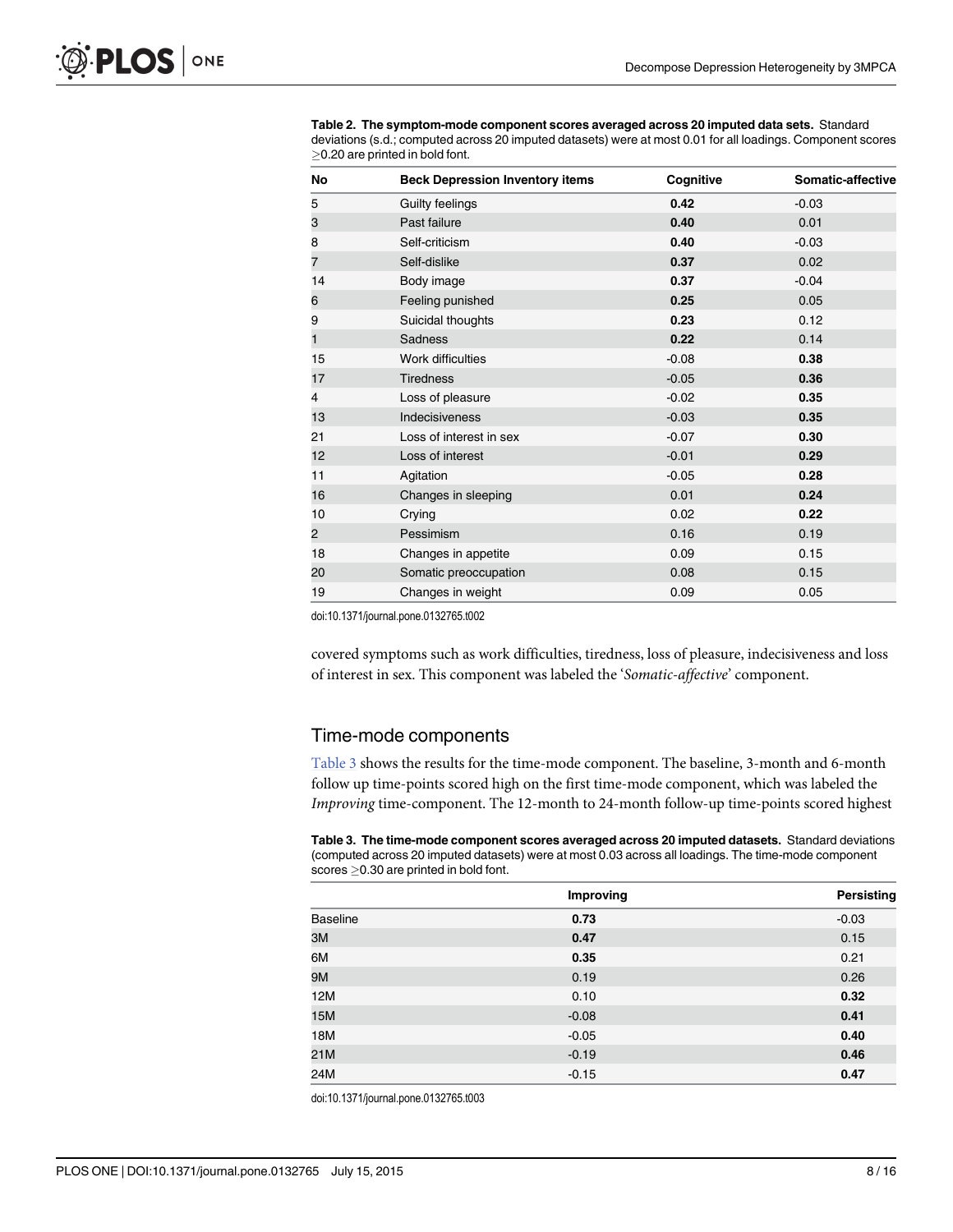<span id="page-9-0"></span>on the second time-mode component. As pictured in [Fig 1A](#page-6-0), BDI scores stabilized in this phase. Therefore, this component was labeled the Persisting time-component.

## Core array: the component interactions

The content of the person-components was derived from the core-array, which describes the patterns of interaction between the symptom- and time-components in each person-component. The core array elements and the explained variances for each combination of components are presented in [Table 4,](#page-10-0) respectively. Most variance (13.0%) was explained by the interaction between the somatic-affective symptom-component and the persisting time-component in the second person-component. The second most variance was explained by the interaction between the cognitive symptom-component and persisting time-component in the third person-component (4.0%).

A plot of the sum scores for each of the symptom-mode components over time and their average is presented in [Fig 1C and 1D](#page-6-0). The first person-mode component was characterized by decreasing scores on both the cognitive and somatic-affective components over time and was therefore labeled the severe non-persisting depression person-component. The second personmode component was characterized by increasing somatic-affective symptom-component scores and relatively high, but stable cognitive component scores over time, and was therefore labeled the *somatic depression* component. The third person-mode component was characterized by high cognitive symptom-component scores and low somatic-affective symptom,-component scores, which both remained stable over time. In contrast to the other person-mode components, this component was not characterized by any change over time and was therefore labeled the cognitive depression component. Compared to the average scores, the cognitive depression component had substantially higher cognitive component scores over time (see [Fig](#page-6-0)  $1\text{C}$ ), while the somatic depression component showed substantially higher somatic-affective component scores over time (see [Fig 1D](#page-6-0)).

## External correlations of the person-mode components

The correlations between person-mode components and baseline external variables, averaged across 20 imputed datasets, are shown in [Table 5](#page-10-0). All correlations except the ones in parentheses were significant  $(\alpha < 0.05)$  and for each person-mode component at least one external correlation exceeded 0.30 in absolute sense. As expected, all person-mode components were positively correlated with the depression scale of the SCL-90, but the associations with other auxiliary variables varied across person-mode components, indicating differentiation in their coverage. The component–specific external correlations can be summarized as follows: the severe non-persisting depression component was correlated positively with a range of psychopathology measures (e.g. SCL-90 'psycho-neuroticism', 'anxiety' and 'interpersonal problems') and was negatively correlated with measures of health-related functioning (e.g. MOS-SF-36 'mental health', 'vitality' and 'social functioning'). The somatic depression component also showed positive correlations with psychopathology measures (e.g. SCL-90 'psycho-neuroticism' and 'insufficient thinking'). However, these correlations were less pronounced than for the severe non-persisting depression component. Moreover, the 'somatic depression' component showed a more specific pattern of negative correlations with health related functioning (e.g. MOS-SF-36 'Vitality', 'Pain', 'Physical functions' and 'General health perception'), Extraversion and Mastery. The cognitive depression component was also characterized by specific external correlations. Of all components, cognitive depression showed the strongest positive correlation with Neuroticism and the strongest negative correlation with self-esteem. In addition, cognitive depression was unrelated to health-related functioning and showed only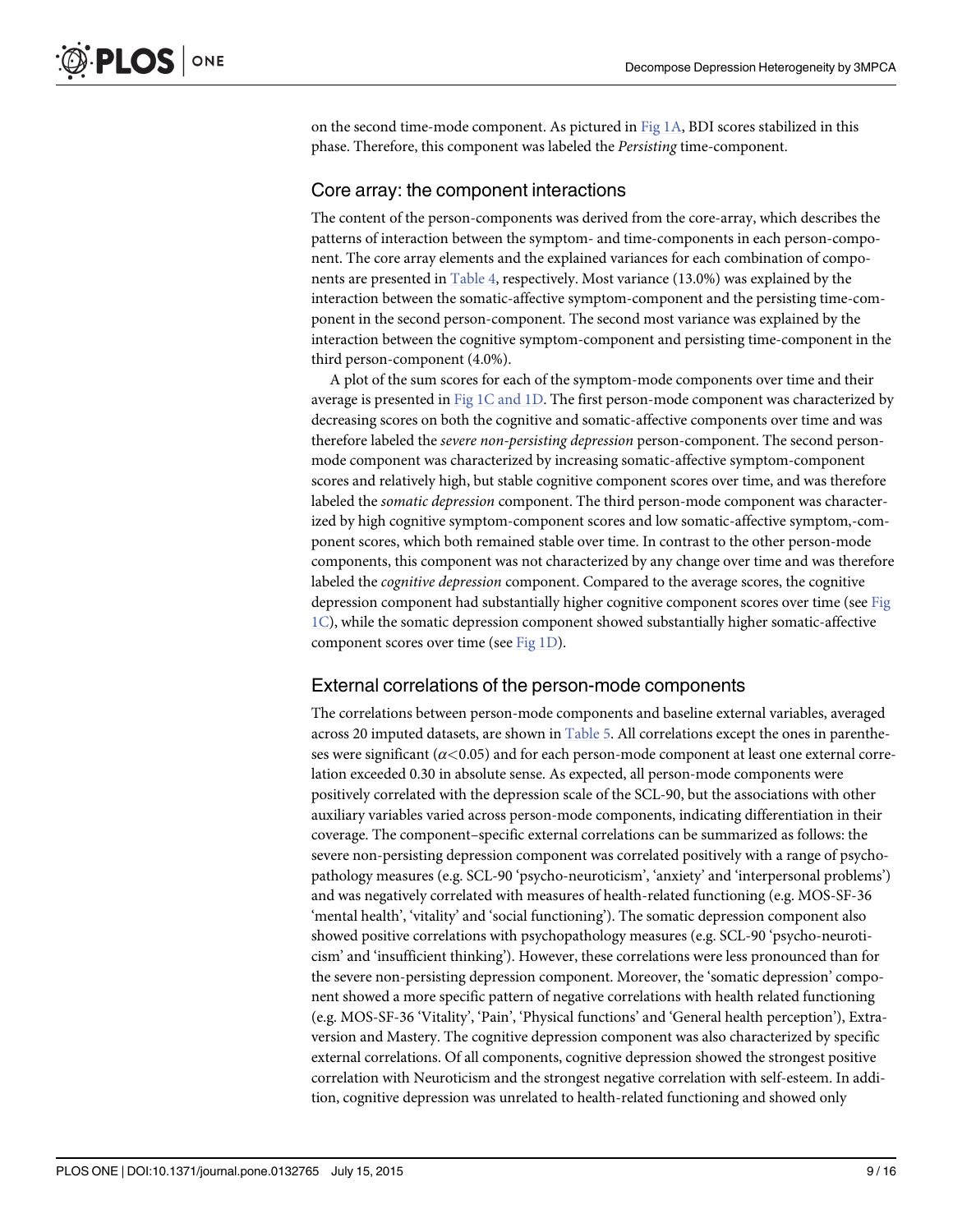#### <span id="page-10-0"></span>[Table 4.](#page-9-0) The core array of the 3MPCA model including the percentages of explained variance. %EV = percentages explained variances of rotated components for each combination of components.

|                       | Time-components                     | Somatic-affective symptom-component<br><b>Cognitive symptom-component</b> |                      |                               |                      |                               |                      |                               |            |
|-----------------------|-------------------------------------|---------------------------------------------------------------------------|----------------------|-------------------------------|----------------------|-------------------------------|----------------------|-------------------------------|------------|
|                       |                                     | Improving                                                                 |                      | Persistina                    |                      | Improving                     |                      | Persisting                    |            |
|                       |                                     | Core<br>elements <sup>a</sup>                                             | % $E$ V <sup>b</sup> | Core<br>elements <sup>a</sup> | % $E$ V <sup>b</sup> | Core<br>elements <sup>a</sup> | % $E$ V <sup>b</sup> | Core<br>elements <sup>a</sup> | $%$ EV $b$ |
| Person-<br>components | Severe non-persisting<br>depression | 15.95                                                                     | 1.72                 | 0.90                          | 0.01                 | 24.02                         | 2.59                 | 2.1                           | 0.02       |
|                       | Somatic depression                  | 9.38                                                                      | 0.65                 | 25.60                         | 2.80                 | 18.85                         | 1.57                 | 60.1                          | 12.98      |
|                       | Cognitive depression                | 16.79                                                                     | 1.80                 | 31.14                         | 4.01                 | 0.99                          | 0.02                 | 3.59                          | 0.06       |

a Standard deviations computed across 20 imputed datasets were at most 0.56 for all elements.

**b** Standard deviations computed across 20 imputed datasets were at most 0.09.

doi:10.1371/journal.pone.0132765.t004

[Table 5.](#page-9-0) Pearson correlations between the person-mode component scores and baseline variables. SCL-90 = Symptoms Checklist-90; MOS-SF36 = Medical Outcome Study Short Form 36; NEO-FFI = Neuroticism, Extraversion, Openness Five-Factor Inventory. All correlations had standard deviations (computed across 20 imputed datasets) <0.01. Non-significant correlations (p>0.05) are presented in parentheses. Correlation-coefficients that  $\geq$ 0.3 in the absolute sense are printed in bold font; correlation coefficients  $\geq$ 0.4 are underlined and printed in bold font.

| <b>Type of measure</b>          | external variables                        | person-mode components              |                              |                         |  |
|---------------------------------|-------------------------------------------|-------------------------------------|------------------------------|-------------------------|--|
|                                 |                                           | Severe non-persisting<br>depression | <b>Somatic</b><br>depression | Cognitive<br>depression |  |
| Psychopathology                 | Depression                                | 0.60                                | 0.32                         | 0.31                    |  |
| (SCL-90 scales)                 | Psycho-neuroticism                        | 0.58                                | 0.38                         | 0.30                    |  |
|                                 | Insufficiency in thinking and acting      | 0.55                                | 0.44                         | 0.17                    |  |
|                                 | Somatic complaint                         | 0.50                                | 0.36                         | 0.16                    |  |
|                                 | Anxiety                                   | 0.46                                | 0.28                         | 0.21                    |  |
|                                 | Interpersonal sensitivity and<br>mistrust | 0.44                                | 0.30                         | 0.34                    |  |
|                                 | Hostility                                 | 0.38                                | 0.21                         | 0.25                    |  |
|                                 | Agoraphobia                               | 0.33                                | 0.34                         | 0.19                    |  |
| Quality of life (MOS-SF-<br>36) | <b>Mental health</b>                      | $-0.50$                             | $-0.30$                      | $-0.23$                 |  |
|                                 | Vitality                                  | $-0.48$                             | $-0.37$                      | $(-0.03)$               |  |
|                                 | Social functions                          | $-0.43$                             | $-0.32$                      | $(-0.03)$               |  |
|                                 | Role functioning-physical                 | $-0.40$                             | $-0.29$                      | (0.09)                  |  |
|                                 | Role functioning-emotional                | $-0.39$                             | $(-0.13)$                    | (0.06)                  |  |
|                                 | Problem with daily activity               | 0.39                                | 0.22                         | $-0.10$                 |  |
|                                 | Pain scale                                | $-0.34$                             | $-0.33$                      | $(-0.08)$               |  |
|                                 | Physical functions                        | $-0.32$                             | $-0.45$                      | $(-0.05)$               |  |
| Personality and other traits    | NEO-FFI neuroticism                       | 0.28                                | 0.33                         | 0.38                    |  |
|                                 | NEO-FFI extraversion                      | $-0.25$                             | $-0.36$                      | $(-0.04)$               |  |
|                                 | Mastery scale                             | $-0.28$                             | $-0.36$                      | $-0.23$                 |  |
|                                 | Rosenberg self-esteem                     | $-0.35$                             | $-0.24$                      | $-0.47$                 |  |
|                                 | <b>DSM4 Dysthymic disorder</b>            | (0.12)                              | 0.33                         | $(-0.04)$               |  |

doi:10.1371/journal.pone.0132765.t005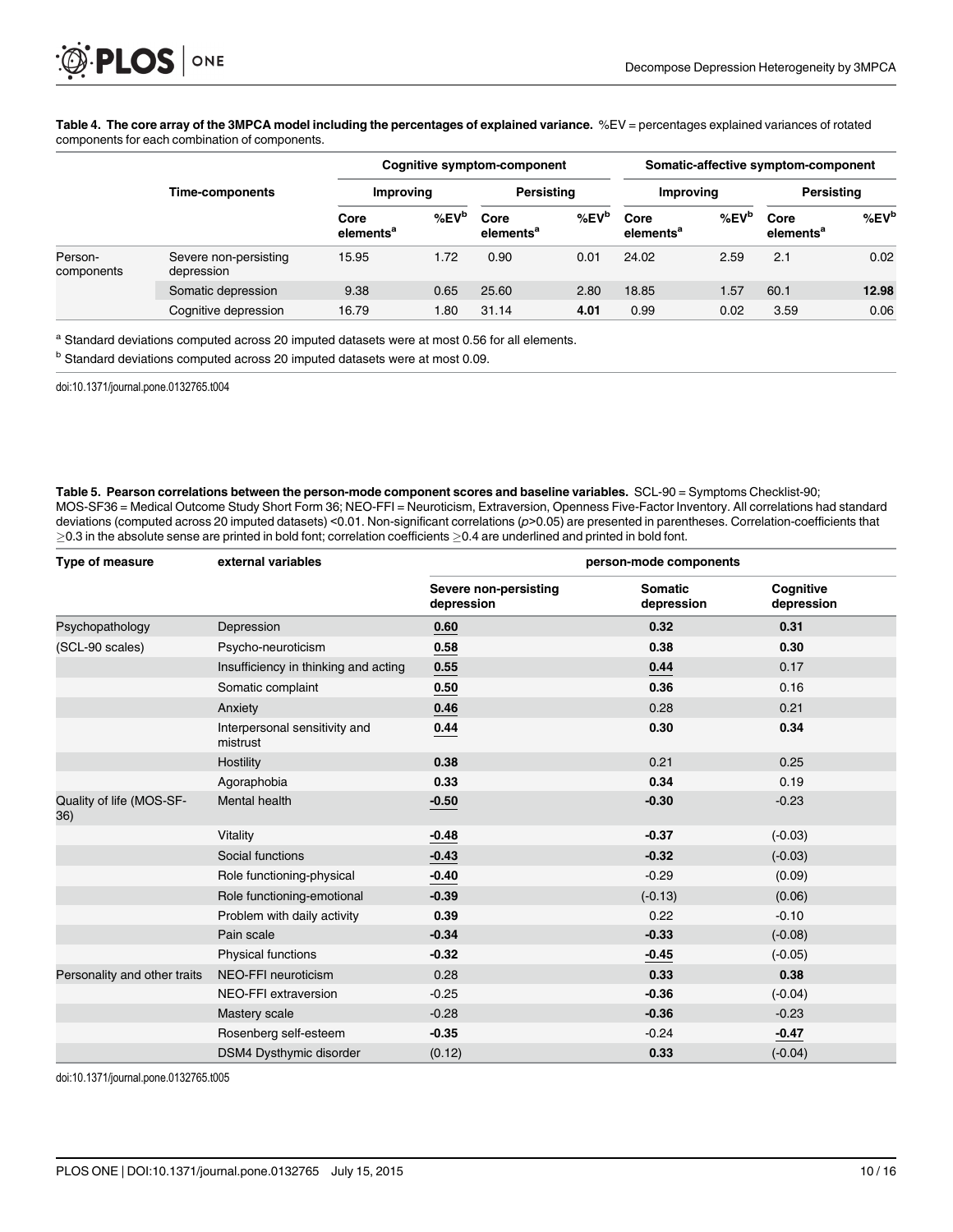selective correlations with measures of psychopathology (SCL-90 'depression', 'psycho-neuroticism' and 'interpersonal problems').

## **Discussion**

The current study was conceived to investigate the use of 3MPCA to get better insight into the heterogeneity of depression. When considered simultaneously in 3MPCA, depression heterogeneity on the symptom-, person- and time-level could be decomposed into 3, 2, and 2 components, respectively. In the symptom-mode, cognitive and somatic-affective symptom components were observed. In the time-mode, an improving and persisting component were observed. Each of the three person-components was characterized by different patterns of interaction between symptom- and time-component scores. The severe non-persisting depression person- component was characterized by the largest improvement in both symptom cognitive and somatic-affective scores during the improving and persisting phase. The somatic depression person component was characterized by stable symptom-component scores over time, although somatic-affective component-scores were much higher than cognitive component-scores. The cognitive depression person-component was characterized by stable component scores over time, with the cognitive symptom-components being higher than the somaticaffective scores. Importantly, a sizable three-way interaction was found among the person-, symptom- and time-modes, indicating that heterogeneity in each of the modes depends on the heterogeneity in the other modes; something that is not accounted for in traditional datadriven approaches. Additional analyses showed that each person-mode component was characterized by different patterns of correlations with external measures of psychopathology, functioning and psychological factors.

These results have several interesting implications. First of all, they are a proof-of-principle for the usefulness of 3MPCA to give more insight in the heterogeneity of depression. The eventual person-mode components give an intuitive indication of how patient heterogeneity can be reduced by decomposition of between-person variance according to how different symptom domains develop over time. 3MPCA provides person-mode component scores for each of the patients in the study sample, indicating how strongly each of the specific clinical pictures applies in a specific person.

The person-mode component scale scores can be seen from different perspectives. First, the person-mode scale scores are in line with a dimensional view of psychopathology as they give a quantitative description of how a person's symptoms change over time. Persons are characterized by their person-component score patterns and not allocated to a single subtype or subgroup. This allows the 3MPCA model to capture a large range of potential dimensional variations across persons. For instance, if one patient scores slightly higher than another person on the 'somatic depression' person-mode component, this means that his/her clinical picture will show a higher degree of persistent somatic symptoms than the other patient's clinical picture. If two patients have similar scores on 'somatic depression' but show different scores on 'cognitive depression' they show similar somatic symptom persistence but differ in the degree to which they show additional cognitive symptom persistence. Second, from a categorical perspective, the different person mode component score patterns could be seen as the buildingblocks for depression subtypes. Because three person-mode component scores exist, many qualitatively different scoring combinations are possible. For those who seek to identify datadriven subtypes of depression it could be interesting to find out if certain patterns of component scores occur more often than others and/or have particular clinical characteristics and relevance. Future research could use clustering methods or LCA to find out if such subtypes exist and if they do, external correlates (i.e. self-report questionnaires, clinical factors) of the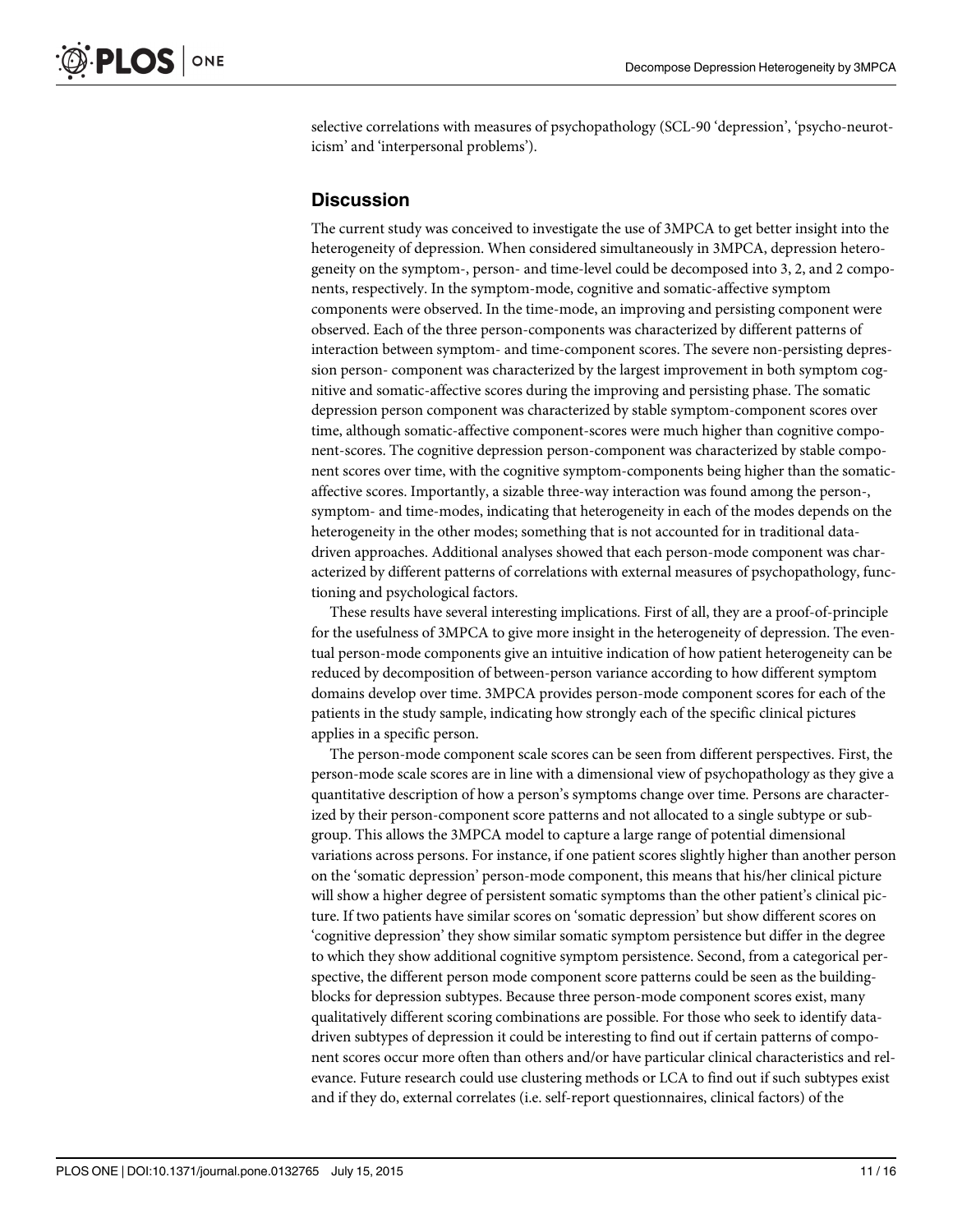<span id="page-12-0"></span>subtypes could be used to develop prediction models to allocate individuals to their most likely subtype. Obviously, more work is needed to evaluate the usefulness and applicability of such a procedure. Regardless, the current results suggest that defining variability amongst patients in terms of their specific course patterns on specific symptom domains seems like a promising direction for clinical research.

The current results also have more specific implications. The observed decompositions are comparable with, but also extend, the descriptions of heterogeneity that have been found with traditional latent variable analyses. The finding that the symptom-items of the BDI are explained by a 'cognitive component' and a 'somatic-affective component' is in line with many previous studies. A distinction between 'cognitive' and 'somatic' symptoms has often been reported [[13](#page-14-0)[,49](#page-15-0)–[51\]](#page-15-0), and the item loadings on the first two BDI components obtained from 3MPCA were very similar to the ones reported elsewhere [[13](#page-14-0)[,52,53\]](#page-15-0). The distinction between cognitive and somatic symptoms does not seem specific to the BDI, but has been reported for other instruments: e.g. the Inventory of Depressive Symptomatology [\[54\]](#page-15-0), the Center for Epidemiological Studies Depression Scale (CES-D)[\[13\]](#page-14-0) and the Hamilton Depression Rating Scale [\[13](#page-14-0)]. The current findings confirm the robustness of this distinction: even when heterogeneity across persons and over time is taken into account, similar components underlie the heterogeneity of depressive symptomatology.

Within the time-mode, two time-phase components were identified: an improving phase (from baseline to 6 months) and a persisting phase (12 months to 24 months). This subdivision reflects the particular temporal dynamic of symptomatology in the current sample, composed of patients that met MDD criteria at baseline, received treatment, and recovered over time. The results imply a tipping point in the range between 6 months and 12 months and provide some insight into the time that is typically needed to go from increased BDI scores to a point where the scores reach their minimum values. With regard to categorically determined depression, the definition of when someone reaches a state of remission is still a matter of debate [\[33](#page-15-0)[,55](#page-16-0)– [57\]](#page-16-0). The current purely data-driven results suggest that the point of transition is reached between 6 and 12 months. This change seems to progress gradually over a period of 6 months, suggesting that it is probably futile to pinpoint a single cut-off time for remission. This is further illustrated by the lack of any discernible cut-off in the upper panels of [Fig 1.](#page-6-0)

The person-mode components provide insight into the heterogeneity on the person mode, defined in terms of symptom-mode and time-mode combinations. The severe non-persisting depression component was characterized by a relatively favorable clinical picture. Although initially characterized by high severity on both symptom-domains (as also reflected in the correlations with baseline variables), the component was characterized by a quick decrease in severity after baseline and the lowest severity levels after two years. The somatic depression component was characterized by a less favorable course with more persistent levels of somatic affective and decreasing cognitive symptomatology. The cognitive depression component was characterized by higher levels of cognitive symptomatology than somatic-affective symptomatology over time. The differentiation between these components was further clarified by the differential patterns of correlation with baseline external variables, indicating that the personmode components could be regarded as distinct clinical entities within depression.

Two types of the 3MPCA fit percentages (28% and 65%) were consistent across 20 imputed datasets as observed for the small standard deviations. The difference between these fit percentages can be explained by the fact that most patients followed a similar downward trend in severity over time ([Fig 1A](#page-6-0)), but also showed varying patterns of fluctuation around this general trend [\(Fig 1B](#page-6-0)).

The present study had several strengths. First, the longitudinal data with its large number of measurements was ideal for the current research aims. Second, stability of the component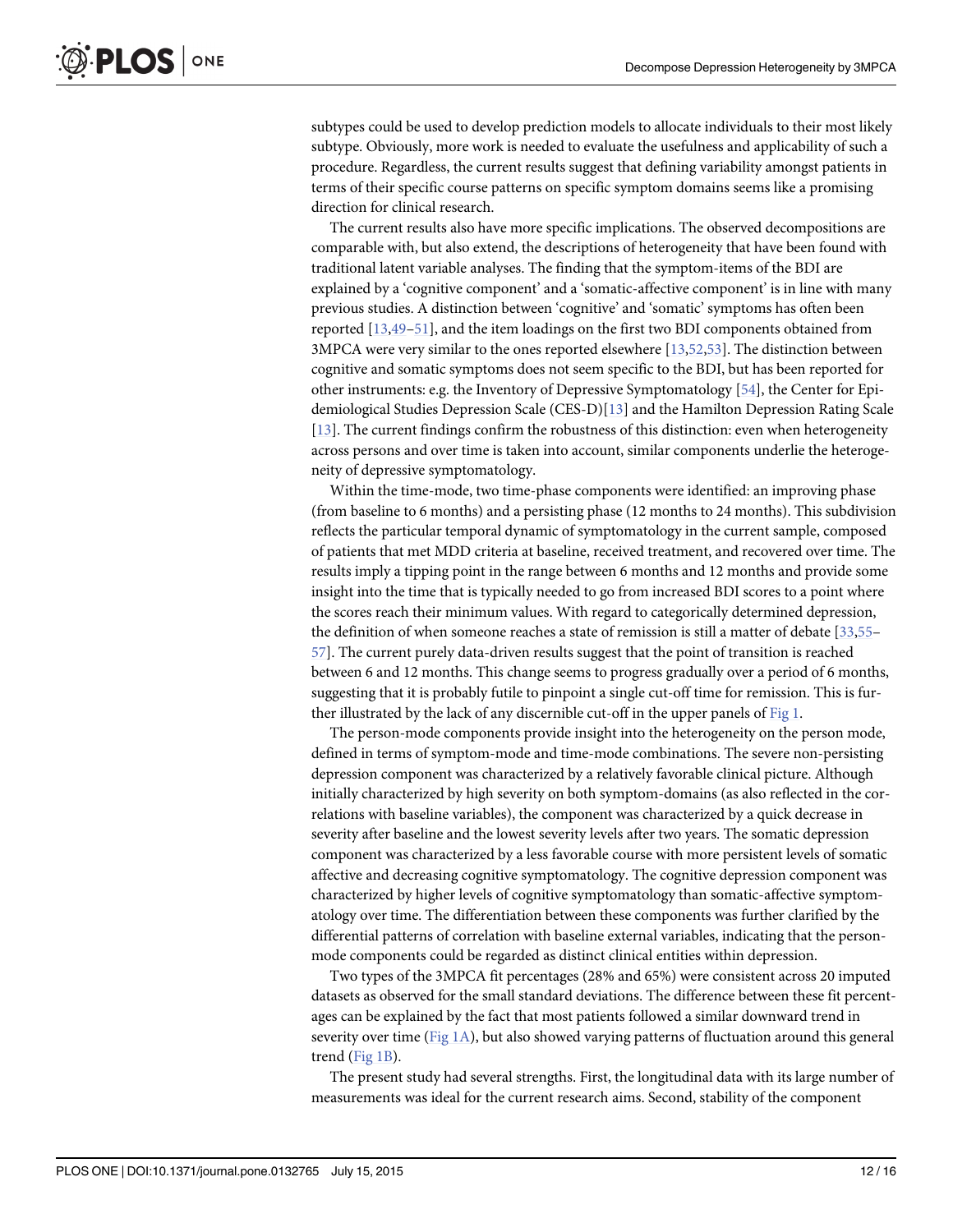<span id="page-13-0"></span>structures was evaluated with split-half procedures, lending internal support for their generalizability. However, some limitations should also be considered. First, the generalization of the current results is limited to outpatient samples. Second, the 65% fit indicates that 35% was still not captured by the 3MPCA model. This is likely to be due to the considerable measurement error that is inherent to self-report measures such as the BDI. Third, there is no available oblique rotation technique which obtains simple structure in the core array as well as some of the component matrices simultaneously in all three modes. Therefore, orthogonal rotation (Orthomax rotation) was applied in the current analysis, although the assumptions of uncorrelated components for each mode may be too strict to do justice to the actual nature of psychopathology. Fourth, although correlations with external variables were investigated, a truly independent external validation could not be conducted in the current study and, thus, needs to be done in the future. Fifth, the presented results apply to depression data collected with the BDI, which is not exhaustive in its coverage of depression symptomatology. In future work, the studied item-pool could be extended with items from other instruments to develop models that explain a broader range of symptoms.

In conclusion, 3MPCA offers an insightful longitudinal description of how depression can be decomposed into more homogenous entities. These results open new routes to empirically based depression subgroupings and definitions of clinical change.

## Supporting Information

[S1 Appendix.](http://www.plosone.org/article/fetchSingleRepresentation.action?uri=info:doi/10.1371/journal.pone.0132765.s001) Inclusion procedure. (DOCX)

[S2 Appendix.](http://www.plosone.org/article/fetchSingleRepresentation.action?uri=info:doi/10.1371/journal.pone.0132765.s002) Imputation procedure. (DOCX)

[S3 Appendix.](http://www.plosone.org/article/fetchSingleRepresentation.action?uri=info:doi/10.1371/journal.pone.0132765.s003) Data preprocessing procedure. (DOCX)

[S4 Appendix.](http://www.plosone.org/article/fetchSingleRepresentation.action?uri=info:doi/10.1371/journal.pone.0132765.s004) Interpretation of the fit percentages. (DOCX)

[S1 Dataset.](http://www.plosone.org/article/fetchSingleRepresentation.action?uri=info:doi/10.1371/journal.pone.0132765.s005) (ZIP)

## Acknowledgments

The authors gratefully acknowledge the help and advice with the analyses provided by dr. Jos Ten Berge, dr. Mark Huisman and dr. Marieke Timmerman.

## Author Contributions

Conceived and designed the experiments: RM KJW PdJ HJC. Performed the experiments: HJC. Analyzed the data: RM AS. Contributed reagents/materials/analysis tools: RM AS. Wrote the paper: RM KJW AS HJC PdJ.

## References

- [1.](#page-2-0) Widiger TA, Clark LA (2000) Toward DSM-V and the classification of psychopathology. Psychol. Bull, 126, 946–963.
- [2.](#page-2-0) Belmaker RH, Agam G (2008) Mechanisms of disease: Major Depressive Disorder. N Engl J Med, 358  $(1), 55-68.$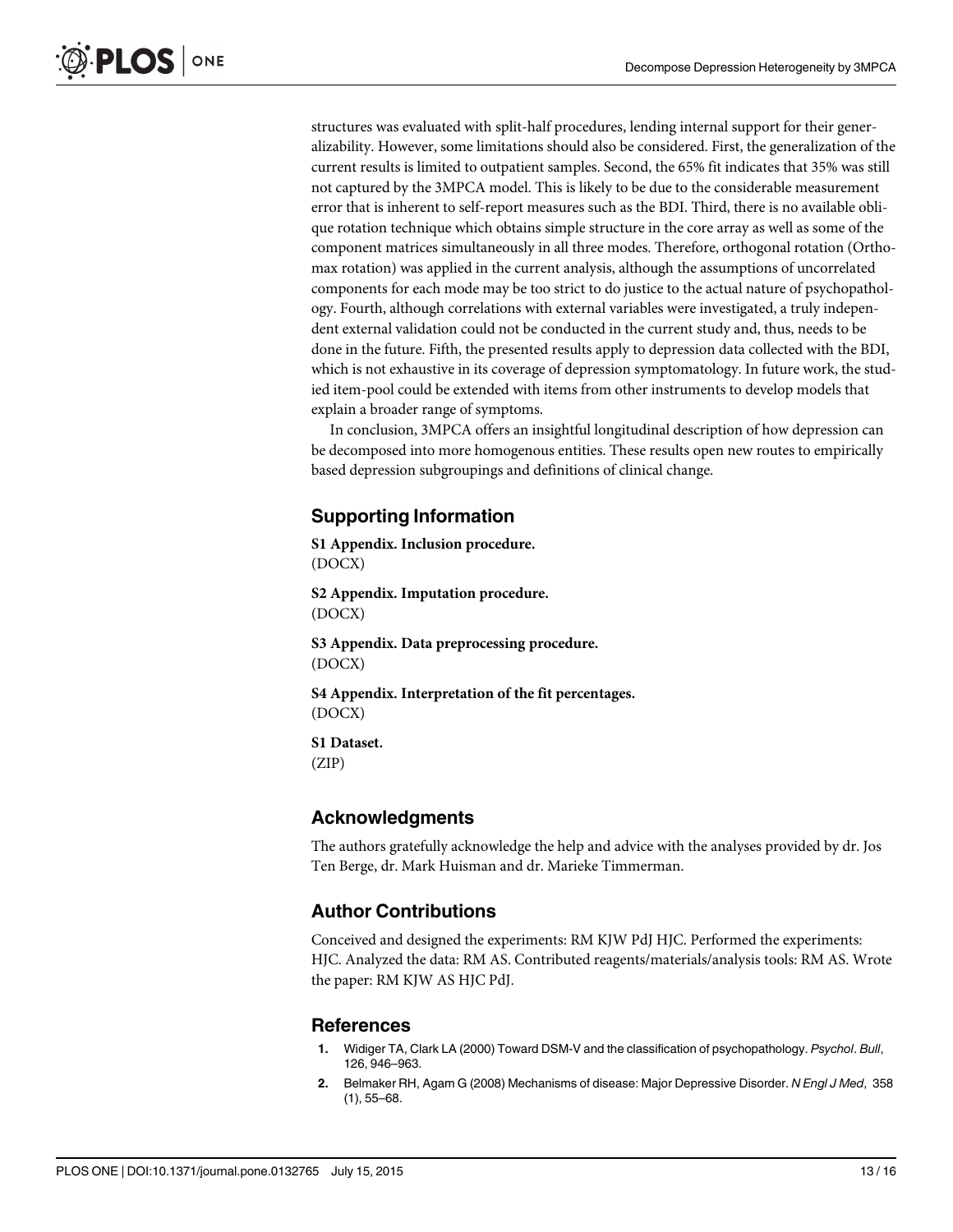- <span id="page-14-0"></span>[3.](#page-2-0) Rush AJ (2007) The varied clinical presentations of major depression disorder. J Clin Psychiatry, 68,  $4 - 10$ .
- [4.](#page-2-0) Abbot A (2008) Psychiatric genetics: The brains of the family. Nature, 454, 154–157.
- 5. Clark LA, Watson D, Reynolds S (1995) Diagnosis and classification of psychopathology—challenges to the current system and future-directions. Annu. Rev. Psychol., 46, 121-153.
- 6. Kraemer HC (2007) DSM categories and dimensions in clinical and research contexts. Int J Methods Psychiatr Res, 16, s8–s15.
- [7.](#page-2-0) Lohoff FW (2010) Overview of the Genetics of Major Depressive Disorder. Curr Psychiatry Rep, 12(6), 539–546.
- [8.](#page-2-0) Greenberg DL, Payne ME, MacFall JR, Steffens DC, Krishnan RR (2008) Hippocampal volumes and depression subtypes. Psychiatry Research Neuroimaging, 163, 126–132.
- [9.](#page-2-0) Sullivan PF, Kessler RC, Kendler KS (1998) Latent Class Analysis of Lifetime Depressive Symptoms in the National Comorbidity Survey. Am J Psychiatry, 10, 1398-1406.
- [10.](#page-2-0) Lamers F, de Jonge P, Nolen WA, Smit JH, Zitman FG, Beekman ATF, et al. (2010) Identifying depressive subtypes in a large cohort study: results from the Netherlands study of depression and anxiety (NESDA). J Clin Psych, 12, 1582.
- [11.](#page-2-0) Fleck MPA, Poirier-Littre M, Guelfi J, Bourdel MC (1995) Factorial structure of the 17-item Hamilton Depression Rating Scale. Acta Psychiatr Scand, 92(3), 168–172.
- 12. Corruble E, Legrand JM, Duret C, Charles G, Guelfi JD (1999) IDS-C and IDS-SR: Psychometric properties in depressed in-patients. J Affect Disord, 56(2–3), 95–101.
- [13.](#page-2-0) Shafer BA (2006) Meta-analysis of the factor structures of four depression questionnaires: Beck. CES-D. Hamilton and Zung. Journal of clinical psychology, 62(1), 123–146.
- 14. Romera I, Delgado-Cohen H, Perez T, Caballero L, Gilaberte I (2008) Factor analysis of the Zung selfrating depression scale in a large sample of patients with major depressive disorder in primary care. BMC Psychiatry, 8(4).
- 15. Hybels CF, Blazer DG, Pieper CF, Landerman LR, Steffens DC (2009) Profiles of depressive symptoms in older adults diagnosed with major depression: Latent cluster analysis. Am J Geriatr Psychiatry, 17(5), 387–396.
- 16. Lux V, Aggen SH, Kendler KS (2010) The DSM-IV definition of severity of major depression: inter-relationship and validity. Psychol Med, 40(10), 1691–1701.
- [17.](#page-2-0) Van Loo HM, de Jonge P, Romeijn JW, Kessler RC, Schoevers RA (2012) Data driven subtypes of major depressive disorder: a systematic review. BMC Medicine, 10(156).
- [18.](#page-3-0) Lubke GH, Muthén B (2005) Investigating Population Heterogeneity With Factor Mixture Models. Psychol Methods, 10(1), 21–39.
- [19.](#page-3-0) Wardenaar KJ, de Jonge P (2013) Diagnostic heterogeneity in psychiatry: towards an empirical solution. BMC Med, 11, 201.
- [20.](#page-3-0) Muthén B (2004) Latent variable analysis: growth mixture modeling and related techniques for longitudinal data. In Handbook of Quantitative Methodology for the Social Sciences. ed. Kaplan D.. 345–68. Newbury Park. CA: Sage.
- [21.](#page-3-0) Collins LM, Wugalter SE (1992) Latent class models for stage-sequential dynamic latent variables. Multivariate Behavioral Research, 27, 131–157.
- [22.](#page-3-0) Nagin DS, Tremblay RE (2001) Analyzing developmental trajectories of distinct but related behaviors: a group-based method. Psychol. Meth, 6, 18–34.
- [23.](#page-3-0) Cattell RB (1966) The data box: its ordering of total resources in terms of possible relational systems. In Handbook of Multivariate Experimental Psychology. Edited by Cattell RB. Chicago: Rand-McNally, 67–128.
- [24.](#page-3-0) Kroonenberg PM, De Leeuw J (1980) Principal component analysis of three-mode data by means of alternating least squares algorithms. Psychometrika, 45, 69–97.
- [25.](#page-3-0) Kroonenberg PM, Murakami T, Coebergh JW (2002) Added value of three-way methods for the analysis of mortality trends illustrated with worldwide female cancer mortality (1968–1985). Statistical Methods in Medical Research, 11, 275–292.
- [26.](#page-3-0) Kiers HAL, van Mechelen I (2001) Three-way component analysis: principles and illustrative application. Psychol Methods, 6(1), 84–110.
- [27.](#page-3-0) Tucker LR (1963) Implications of factor analysis of three-way matrices for measurement of change. In Harris C.W. (Ed.), Problems in measuring change (pp. 122–137). Madison: University of Wisconsin Press.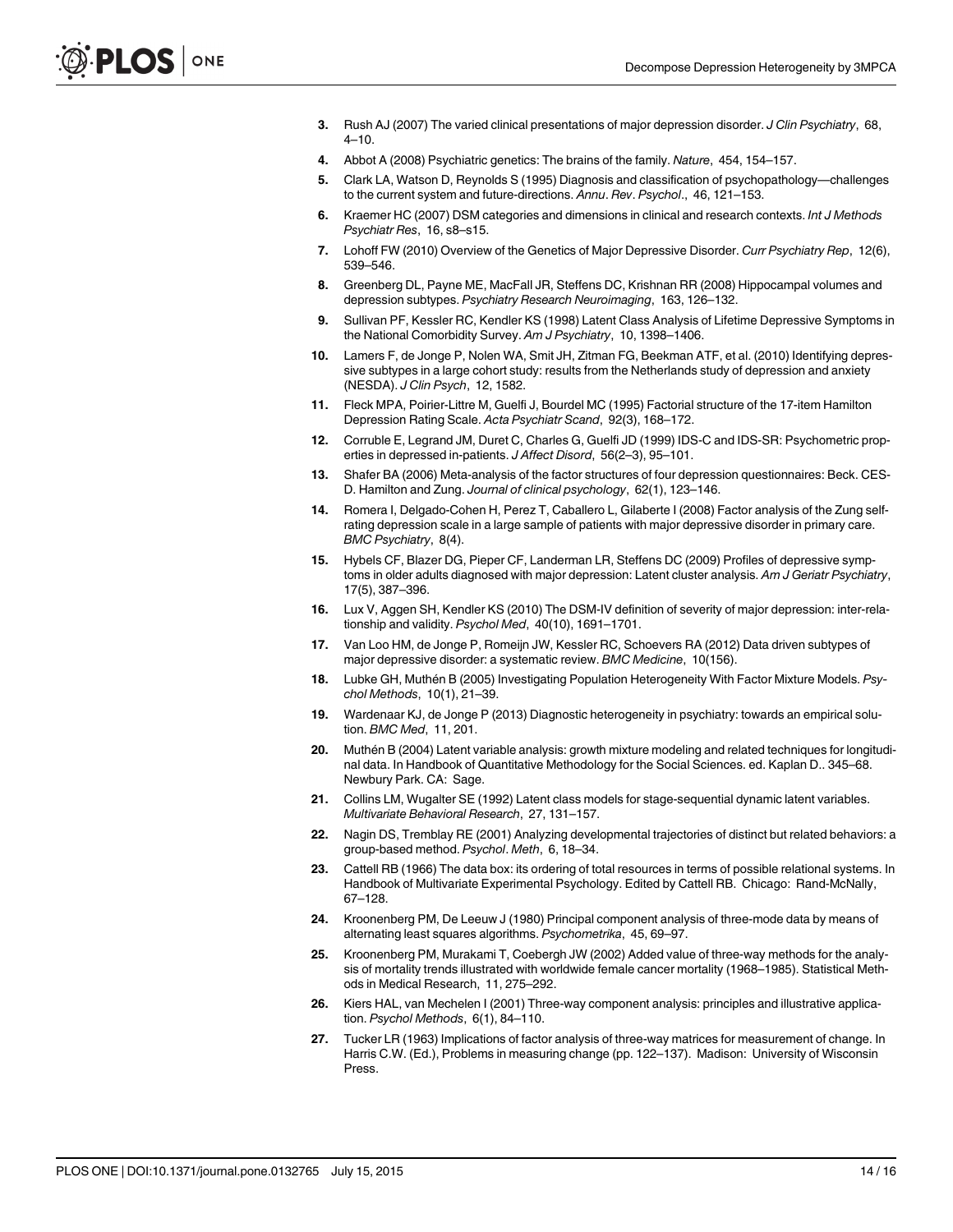- <span id="page-15-0"></span>[28.](#page-3-0) Tucker LR (1966) Some mathematical notes on three-mode factor analysis. Psychomatrika, 31, 279–311.
- [29.](#page-3-0) Kiers HAL (2000) Displaying results from three-way methods. Journal of Chemometrics, 14, 151–170.
- [30.](#page-3-0) Van Mechelen I, Kiers HAL (1999) Individual differences in anxiety responses to stressful situations: A three-mode component analysis model. Eur. J. Pers, 13,409–428.
- [31.](#page-3-0) Kroonenberg PM (2008) Applied Multiway Data Analysis, Wiley Series Probab. Stat., John Wiley and Sons, Hoboken NJ.
- [32.](#page-3-0) Beck AT, Ward CH, Mendelson M, Mock J, Erbaugh J (1961) An inventory for measuring depression. Arch Gen Psychiatry, 4, 561–571.
- [33.](#page-3-0) Conradi HJ, Ormel J, de Jonge P (2012) Symptom profiles of DSM-IV-defined remission, recovery, relapse and recurrence of depression: the role of the core symptoms. Depression and anxiety, 29,638–645.
- [34.](#page-3-0) Conradi HJ, de Jonge P, Kluiter H, Smit A, van der Meer K, Jenner JA et al. (2007) Enhanced treatment for depression in primary care: long-term outcomes of a psycho-educational prevention program alone and enriched with psychiatric consultation or cognitive behavioral therapy. Psychological Medicine., 37, 849–862. PMID: [17376257](http://www.ncbi.nlm.nih.gov/pubmed/17376257)
- [35.](#page-4-0) Ter Smitten MH, Smeets RMW, van der Brink W (1988) Composite International Diagnostic Interview (CIDI). Basis version 2.1. Lifetime manual, WHO: Amsterdam.
- [36.](#page-4-0) World Health Organization (1997) The Composite International Diagnostic Interview (CIDI). World Health Organization: Geneva.
- [37.](#page-4-0) Ware JE, Sherbourne CD (1992) The MOS 36-item short form health survey (SF-36). 1. Conceptual Framework and item selection. Medical Care, 30(6), 473–483.
- [38.](#page-4-0) Derogatis LR, Lipman RS, Covi L (1973) SCL-90: an outpatient psychiatric rating scale- preliminary report. Psychopharmacol Bull, 9(1), 13–28.
- [39.](#page-4-0) Costa PT Jr, McCrae RR (1978) NEO-Pl/FFI manual supplement. Odessa, Psychological Assessment Resources; 1989.
- [40.](#page-4-0) Pearlin LI, Schooler C (1978) The structure of coping. J. Health Soc. Behav, 19, 2–21.
- [41.](#page-4-0) Rosenberg M (1965) Society and the adolescent child. Princeton. NJ: Princeton University Press.
- [42.](#page-4-0) Honaker J, King G, Blackwell M (2012) AMELIA II: a program for missing data. Available: [http://cran.r](http://cran.r-project.org/web/packages/Amelia/vignettes/amelia.pdf)[project.org/web/packages/Amelia/vignettes/amelia.pdf.](http://cran.r-project.org/web/packages/Amelia/vignettes/amelia.pdf) Accessed 16 April 2013.
- [43.](#page-5-0) Timmerman ME, Kiers HAL (2000) Three-mode principal components analysis: Choosing the numbers of components and sensitivity to local optima. Br J Math Stat Psychol, 53, 1–16.
- [44.](#page-5-0) Kiers HAL, der Kinderen A (2003) A fast method for choosing the numbers of components in Tucker 3 analysis. Br J Math Stat Psychol, 56, 119–125.
- [45.](#page-5-0) Kiers HAL (1998) Joint orthomax rotation of the core and component matrices resulting from threemode principal components analysis. J Classif, 15, 245–263.
- [46.](#page-5-0) Ten Berge JMF (1977) Orthogonal Procrustes rotation for two or more matrices. Psychometrika, 42, 267–276.
- [47.](#page-5-0) Kroonenberg PM, Van Ginkel JR (2012) Combination rules for multiple imputation in three-way analysis illustrated with chromatography data. Curr. Anal. Chem, 8, 224-235.
- [48.](#page-5-0) Beck AT, Steer RA, Garbin MG (1988) Psychometric properties of the Beck Depression Inventory: Twenty-five years later. Clinical Psychology Review, 8, 77–100.
- [49.](#page-12-0) Beck AT, Riskind JH, Brown G, Steer RA (1988) Levels of hopelessness in DSM-III disorders: A partial test of content specificity in depression, Cog. Therapy Res, 12 (5), 459–469.
- 50. Arnau RC, Meagher MW, Norris MP, Bramson R (2001) Psychometric evaluation of the Beck Depression Inventory-II with primary care medical patients. Health Psychology, 20, 112–119.
- [51.](#page-12-0) De Jonge P, Ormel J, van den Brink RH, van Melle JP, Spijkerman TA, Kuijper A, et al (2006) Symptom dimensions of depression following myocardial infarction and their relationship with somatic health status and cardiovascular prognosis. Am. J. Psychiatry, 163, 138–144.
- [52.](#page-12-0) Steer RA, Beck AT, Riskind JH, Brown G (1987) Relationships between the Beck Depression Inventory and the Hamilton Psychiatric Rating Scale for depression in depressed outpatients. Journal of Psychopathology and Behavioral Assessment, 9 (3), 327–339.
- [53.](#page-12-0) Haslam N, Beck AT (1993) Categorization of major depression in an outpatient sample. J Nerv Ment Dis, 191, 725–731.
- [54.](#page-12-0) Wardenaar KJ, van Veen T, Giltay EJ, den Hollander-Gijsman ME, Penninx BWJH, Zitman FG (2010) The structure and dimensionality of the Inventory of Depressive Symptomatology Self Report (IDS-SR)